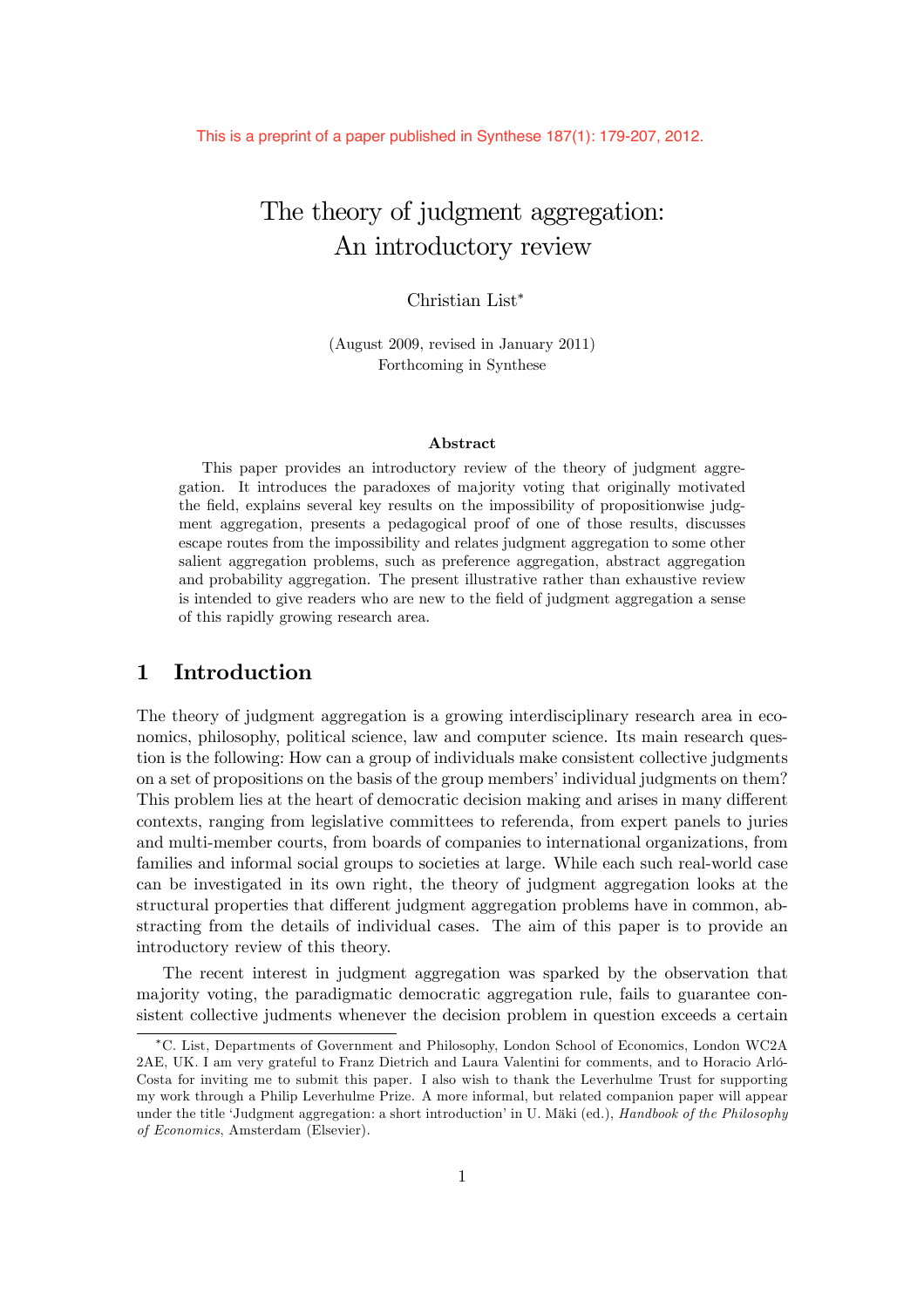level of complexity. This observation, now known as the discursive dilemma, generalizes Condorcet's classic paradox of voting from the 18th century. The problem of inconsistent majority judgments was subsequently shown to illustrate a deeper impossibility result, of which the literature now contains several variants. The bottom line is that, for a large class of decision problems, no aggregation rule guarantees consistent collective judgments and satisfies some other salient conditions exemplified by majority voting, most importantly the feature of propositionwise aggregation, i.e., determining the collective judgment on each proposition as a function of individual judgments on it. The different variants of this impossibility result, in turn, allow us to identify how far we need to deviate from majority voting, and thereby to modify conventional democratic principles, in order to Önd workable solutions to judgment aggregation problems.

The theory of judgment aggregation has several different intellectual origins.<sup>1</sup> The initial observation that motivated much of the current field had its origins in the area of jurisprudence, in Kornhauser and Sagerís work on decision making in collegial courts (Kornhauser and Sager 1986, 1993; Kornhauser 1992), but was given its present interpretation – as a general problem of inconsistent majority judgments – by Pettit  $(2001)$ , Brennan (2001) and List and Pettit (2002). List and Pettit (2002, 2004) introduced a first formal model of judgment aggregation, combining an axiomatic approach to the study of aggregation rules, as common in social choice theory (going back to Arrow 1951/1963), with a logical representation of propositions. Using this model, they proved a simple impossibility theorem, which was strengthened and extended by several authors, beginning with Pauly and van Hees (2006) and Dietrich (2006). Independently, Nehring and Puppe (2002) proved some powerful results on the theory of strategy-proof social choice, which turned out to have important corollaries for judgment aggregation (see Nehring and Puppe 2010). Their key innovation was to characterize classes of decision problems for which certain impossibility results hold, which inspired a sequence of subsequent results, beginning with Dokow and Holzman (2010a), Dietrich and List (2007a) and others. A very general extension of the model of judgment aggregation, from propositional logic to any logic within a large class, was developed by Dietrich (2007a). The theory of judgment aggregation is also related to the theories of abstract aggregation (Wilson 1975, Rubinstein and Fishburn 1986), belief merging in computer science (Konieczny and Pino Pérez 2002, see also Pigozzi 2006) and probability aggregation (e.g., McConway 1981, Genest and Zidek 1986, Mongin 1995), and has informal precursors in the work of Guilbaud (1966) on what he called the logical problem of aggregation and arguably in Condorcetís work itself. The relationship between preference aggregation in the tradition of Condorcet and Arrow and judgment aggregation is discussed in List and Pettit (2004) and Dietrich and List (2007a).

This paper is structured as follows. In section 2, I explain the problem of inconsistent majority judgments, which sparked the interest in judgment aggregation. In section 3, I introduce the basic formal model of judgment aggregation, which then, in section 4, allows me to present some key results on the impossibility of propositionwise judgment aggregation. In section 5, I ask how this impossibility can be avoided, reviewing several possible escape routes. In section 6, I relate the theory of judgment aggregation to other branches of aggregation theory. In section 7, finally, I make some concluding remarks. While a comprehensive survey of the theory of judgment aggregation is beyond the scope

<sup>&</sup>lt;sup>1</sup>For further technical and philosophical surveys, see List and Puppe (2009) and List (2006), respectively.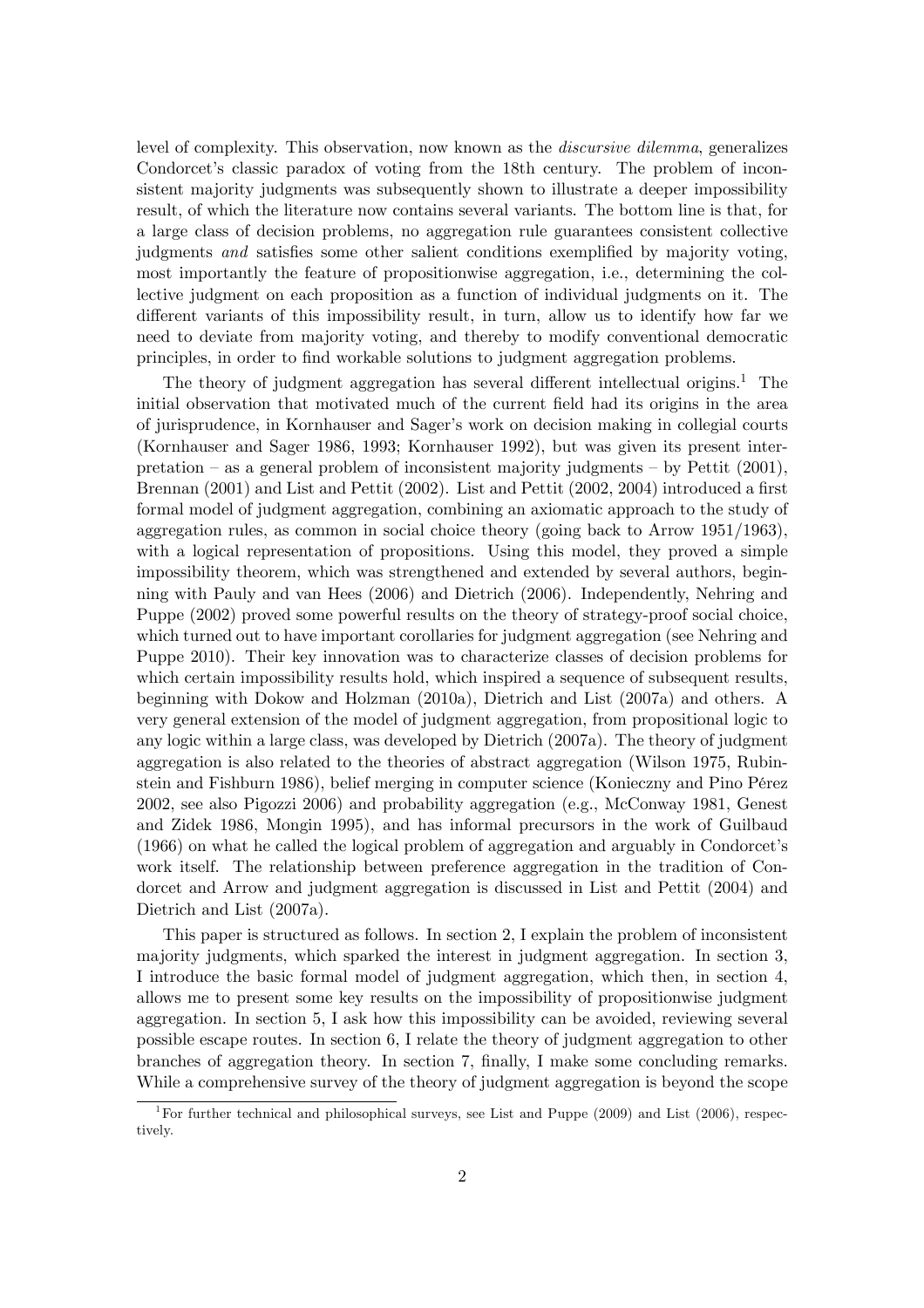of this paper, the present illustrative rather than exhaustive review of the Öeld is intended to introduce the theory in a succinct way, in light of the fact that the literature is now so large that readers new to the area may find it hard to know where to start.

# 2 The problem of inconsistent majority judgments

It is instructive to begin with Kornhauser and Sager's (1986) example from the area of jurisprudence: the doctrinal paradox (the name was introduced in Kornhauser 1992). (In fact, a similar example was already given by Vacca 1921, as recently observed by Spector 2009.) Suppose a collegial court consisting of three judges has to reach a verdict in a breach-of-contract case. There are three propositions on which the court is required to make judgments:

- p: The defendant was contractually obliged not to do a particular action.
- q: The defendant did that action.
- r: The defendant is liable for breach of contract.

According to legal doctrine, propositions p and q are jointly necessary and sufficient for proposition r. Suppose now that the three judges disagree about the case, as shown in Table 1. The first thinks that p and q are both true, and hence that r is true as well. The second thinks that  $p$  is true but  $q$  is false, and consequently that  $r$  is also false. The third thinks that while q is true, p is false, and so r is false too. What does the court as a whole think?

|          | р     |       | r     |
|----------|-------|-------|-------|
| Judge 1  | True  | True  | True  |
| Judge 2  | True  | False | False |
| Judge 3  | False | True  | False |
| Majority | True  | True  | False |

Table 1: A doctrinal paradox

If the three judges take a majority vote on proposition  $r -$  the *conclusion*  $-$  the outcome is its rejection: a ënot liableí verdict. But if they take majority votes on each of p and q instead – the premises – then both of these propositions are accepted and hence the background legal doctrine dictates that  $r$  should be accepted as well: a 'liable' verdict. The court's decision thus depends on the aggregation rule used. Under the first of these two approaches, the *conclusion-based rule*, the court will reach a 'not liable' verdict; under the second, the *premise-based rule*, it will reach a 'liable' verdict. Kornhauser and Sager's *doctrinal paradox* (like Vacca's 1921 observation) consists in the fact that the premise-based and conclusion-based rules can produce opposite outcomes for the same combination of individual judgments.<sup>2</sup>

However, the example also illustrates a more general point, not made explicit in Kornhauser and Sager's (or Vacca's) analysis. Relative to the given legal doctrine  $-\text{ which}$ states that r is true if and only if both p and q are true  $-$  the majority judgments across the

<sup>2</sup>For recent discussions of the doctrinal paradox, see Kornhauser and Sager (2004) and List and Pettit (2005).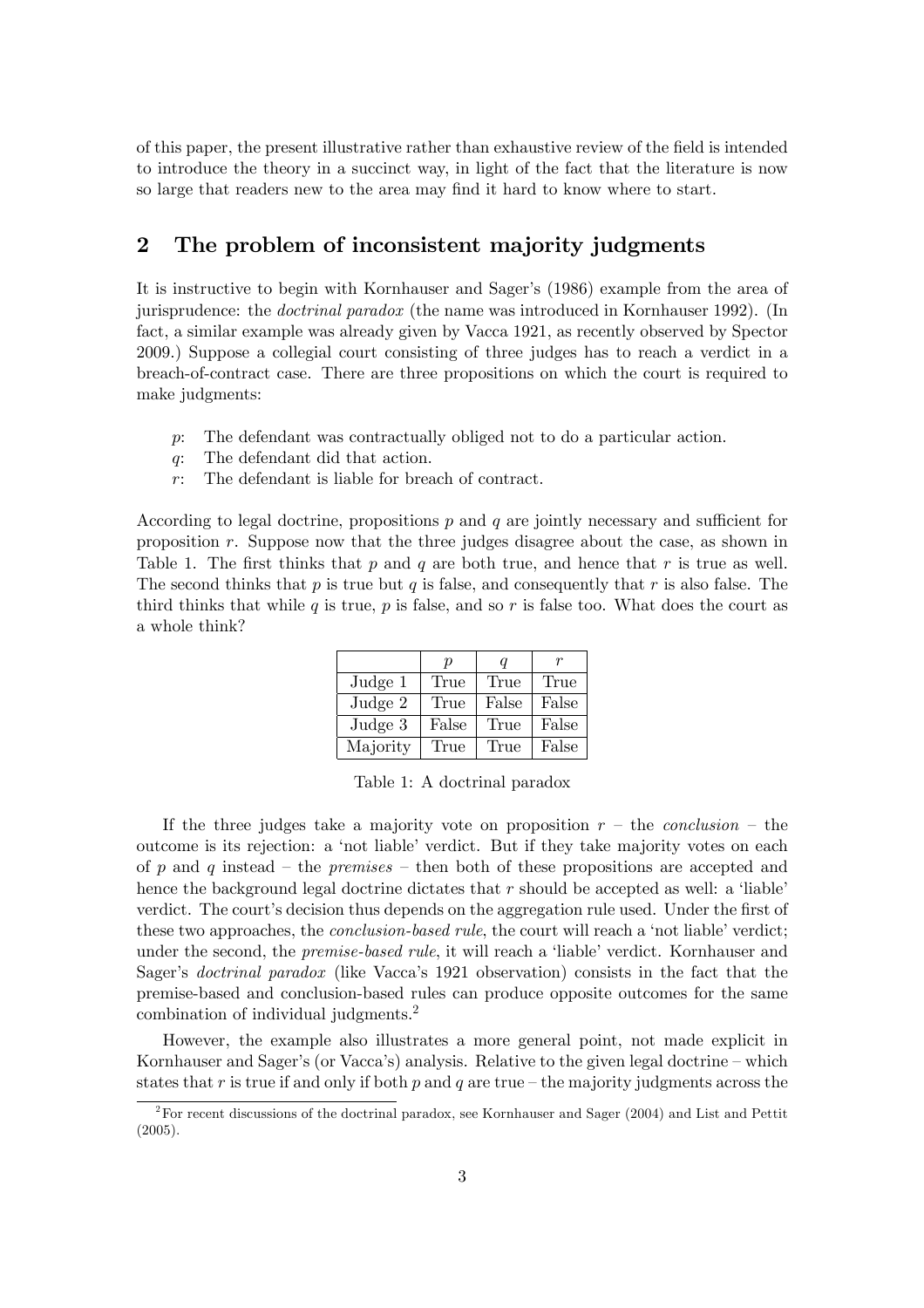three propositions are inconsistent. In precise terms, the set of propositions accepted by a majority, namely  $\{p, q, \neg r\}$ , is logically inconsistent relative to the constraint  $r \leftrightarrow (p \land q)$ . This problem generalizes well beyond this example and does not depend on the presence of any legal doctrine or other exogenous constraint; nor does it depend on any criterion for partitioning the relevant set of propositions into premises and conclusions.

To illustrate the more general problem, consider any set of propositions with some non-trivial logical connections; below I say more about the precise kinds of logical connections required. Take, for instance, the following three propositions on which a multimember government may seek to make collective judgments:

 $p$ : We can afford a budget deficit.  $p \rightarrow q$ : If we can afford a budget deficit, then we should increase spending on health care. q: We should increase spending on health care.

Suppose now that individual judgments are as shown in Table 2. One third of the individuals accept all three propositions; a second third accept p but reject  $p \rightarrow q$  and q, accepting  $\neg(p \rightarrow q)$  and  $\neg q$  instead; and the last third accept  $p \rightarrow q$  but reject p and q, accepting  $\neg p$  and  $\neg q$  instead.

|                      | $\boldsymbol{p}$ | $p \rightarrow q$ |       |
|----------------------|------------------|-------------------|-------|
| $1/3$ of individuals | True             | True              | True  |
| $1/3$ of individuals | True             | False             | False |
| $1/3$ of individuals | False            | True              | False |
| Majority             | True             | True              | False |

Table 2: A problem of inconsistent majority judgments

Then each individual holds consistent judgments on the three propositions, and yet there are majorities for p, for  $p \rightarrow q$  and for  $\neg q$ , a logically inconsistent set of propositions. The fact that majority voting may generate inconsistent collective judgments is often called the discursive dilemma (Pettit 2001, List and Pettit 2002; see also Brennan 2001). The problem is very general:

Remark 1. Inconsistent majority judgments can arise as soon as the set of propositions and their negations on which judgments are to be made exhibits a simple combinatorial property (Dietrich and List 2007b, Nehring and Puppe 2007): it has a minimally inconsistent subset of three or more propositions, where a set of propositions is called *minimally inconsistent* if it is inconsistent and every proper subset of it is consistent.

In the court example, a minimally inconsistent set with these properties is  $\{p, q, \neg r\}$ , where the inconsistency is relative to the constraint  $r \leftrightarrow (p \wedge q)$ . In the government example, it is  $\{p, p \rightarrow q, \neg q\}$ . It is easy to see that, as soon as there exists at least one minimally inconsistent subset of three or more propositions among the propositionnegation pairs under consideration, one can always construct combinations of judgments such as the one in Table 2 and hence arrive at inconsistent majority judgments. As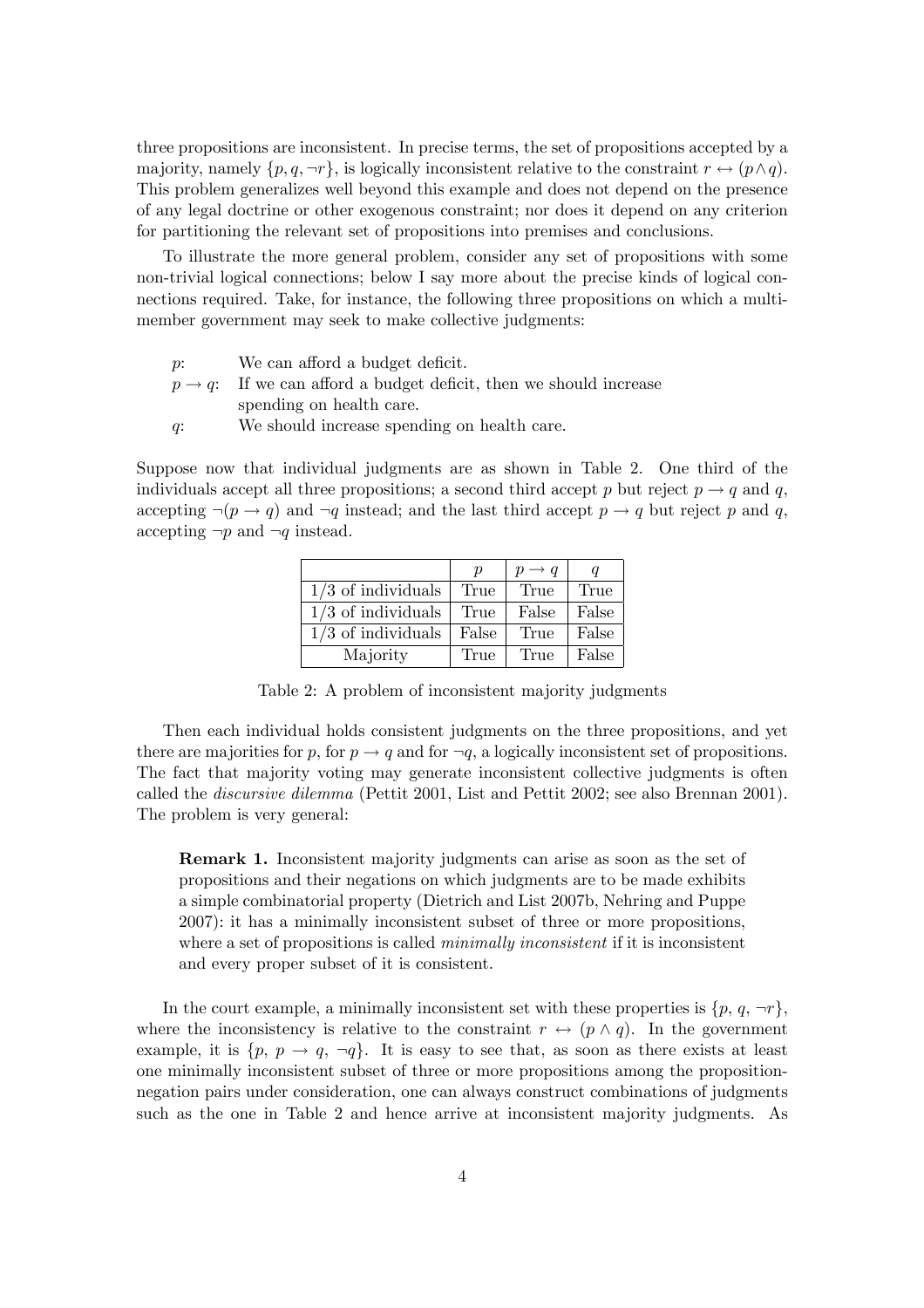explained in section 6 below, Condorcet's classic paradox of cyclical majority preferences is an instance of this general phenomenon, which Guilbaud (1966) described as the Condorcet effect.

### 3 The logic-based model of judgment aggregation

In order to go beyond the observation that majority voting may yield inconsistent collective judgments and to ask whether other aggregation rules may be immune to this problem, it is necessary to introduce a more general model, which abstracts from the specific decision problem and aggregation rule in question. The model to be presented follows the formalism introduced in List and Pettit (2002) and extended beyond standard propositional logic by Dietrich (2007a).

Consider a finite set  $N = \{1, 2, ..., n\}$  (with  $n \geq 2$ ) of individuals, who have to make judgments on some propositions.3 Propositions are represented by sentences from propositional logic or a more expressive logical language and are denoted  $p, q, r$  and so on. Propositional logic can express atomic propositions, which do not contain any logical connectives, such as the proposition that we can afford a budget deficit or the proposition that spending on health care should be increased, as well as compound propositions, with the logical connectives  $\neg$  ('not'),  $\wedge$  ('and'),  $\vee$  ('or'),  $\rightarrow$  ('if-then'),  $\leftrightarrow$  ('if and only if'), such as the proposition that if we can afford a budget deficit, then spending on health care should be increased. Instead of propositional logic, any logic with some minimal properties can be used, including expressively richer logics such as predicate, modal, deontic and conditional logics (Dietrich 2007a). Generally, a logic for the present purposes is a non-empty set L of sentences (called propositions) that is endowed with a negation operator  $\neg$  ('not') and a notion of *consistency*, subject to some standard conditions.<sup>4</sup> In standard propositional logic, a set of propositions is consistent if all its members can be simultaneously true. Thus the set $\{p, q, p \wedge q\}$  is consistent while the sets  $\{p, p \rightarrow q, q\}$  $\lnot q$  and  $\{p, \lnot p\}$  are not. We say that a set  $S \subseteq L$  logically entails a proposition  $p \in L$ , written  $S \vdash p$ , if  $S \cup {\neg p}$  is inconsistent. The set  ${p, q}$ , for example, logically entails the proposition  $p \wedge q$ .

The set of propositions on which judgments are to be made in a particular decision problem is called the *agenda*. Formally, the *agenda* is defined as a non-empty subset  $X \subseteq L$  that is closed under negation, i.e., if  $p \in X$ , then  $\neg p \in X$ .<sup>5</sup> In the government example, the agenda is

$$
X = \{p, \neg p, p \rightarrow q, \neg (p \rightarrow q), q, \neg q\}.
$$

In the court example, it is

$$
X = \{p, \neg p, q, \neg q, r, \neg r\},\
$$

<sup>&</sup>lt;sup>3</sup>The agenda characterization results discussed below require  $n \geq 3$ .<br><sup>4</sup>Every proposition-negation pair  $\{p, \neg p\} \subseteq L$  is inconsistent. Subsets of consistent sets  $S \subseteq L$  are consistent. The empty set  $\emptyset$  is consistent, and every consistent set  $S \subseteq L$  has a consistent superset  $T \subseteq L$  containing a member of each proposition-negation pair  $\{p, \neg p\} \subseteq L$ . See Dietrich (2007a).

<sup>&</sup>lt;sup>5</sup> For some formal results, it is necessary to exclude tautologies and contradictions from the agenda, i.e., to assume that each of  $\{\neg p\}$  and  $\{p\}$  is consistent for every  $p \in X$ . Further, some results simplify when the agenda is assumed to be finite. In order to avoid such technicalities, I here make both simplifying assumptions. To render Öniteness compatible with negation-closure, I assume that double negations cancel each other out; more elaborate constructions can be given.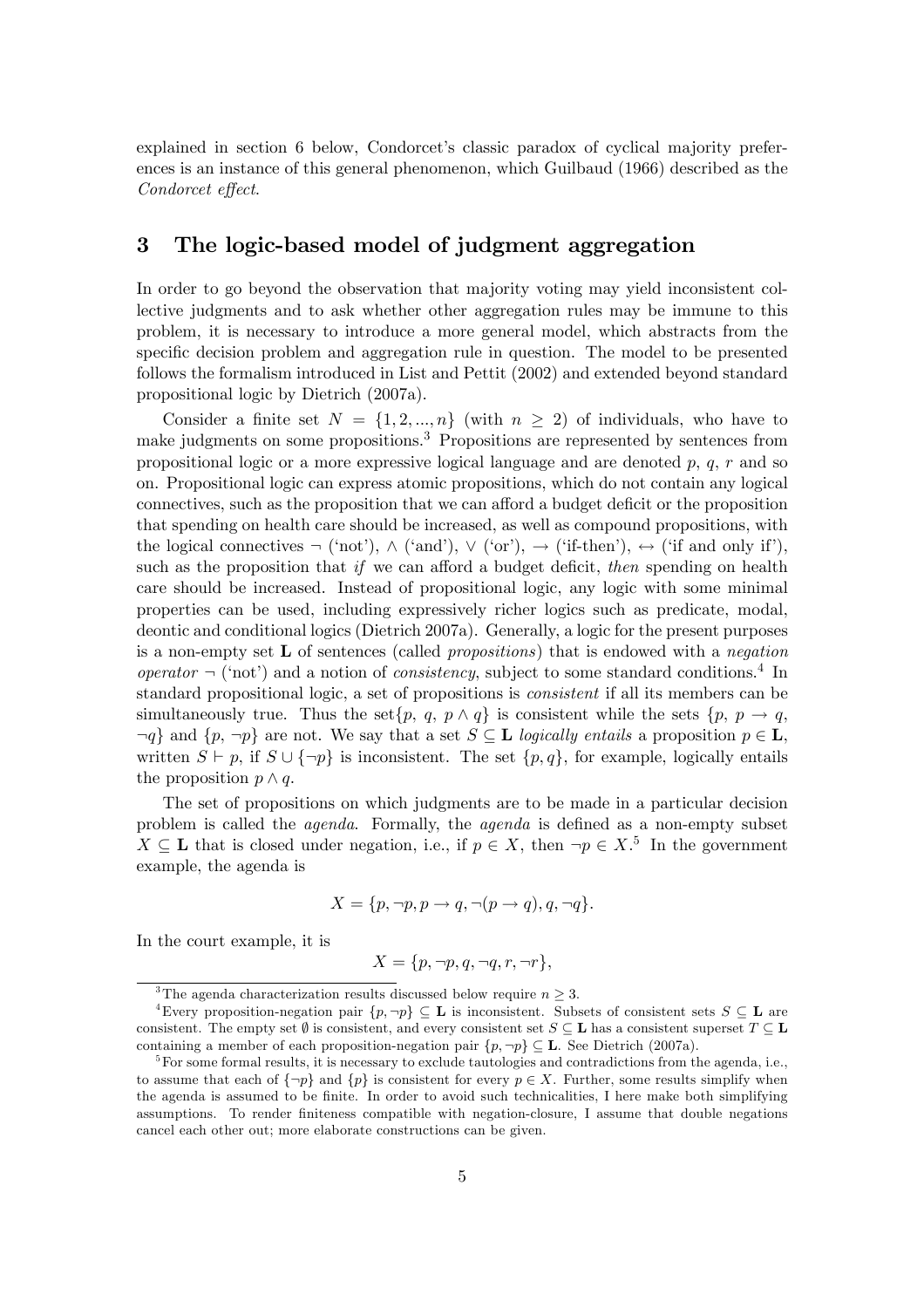but here there is an additional stipulation built into the logic requiring that  $r \leftrightarrow (p \wedge q)^{6}$ .

Now each individual's judgment set is the set of propositions that this individual accepts. Formally, a judgment set is a subset  $J \subseteq X$ . On the standard interpretation, to accept a proposition means to believe it to be true; on an alternative interpretation, it could mean to desire it to be true. For the present purposes, it is easiest to adopt the standard interpretation, i.e., to interpret judgments as binary cognitive attitudes rather than as binary emotive ones. A judgment set is called consistent if it is a consistent set of propositions in the standard sense of the logic, and complete if it contains a member of each proposition-negation pair in  $X$ . A combination of judgment sets across the individuals in N,  $(J_1, ..., J_n)$  is called a *profile*. Thus the first three rows of Tables 1 and 2 show examples of profiles on the agendas in question.

To complete the exposition of the model, it remains to define the notion of an aggregation rule. An *aggregation rule* is a function  $F$  that maps each profile of individual judgment sets  $(J_1, ..., J_n)$  in some domain to a collective judgment set  $J = F(J_1, ..., J_n)$ , interpreted as the set of propositions accepted by the group  $N$  as a whole. Examples of aggregation rules are:

- majority voting, as already introduced, where each proposition is collectively accepted if and only if it is accepted by a majority of individuals, i.e.,

$$
F(J_1, ..., J_n) = \{ p \in X : |\{ i \in N : p \in J_i \}| > n/2 \};
$$

- supermajority or unanimity rules, where each proposition is collectively accepted if and only if it is accepted by a certain qualified majority of individuals, such as two thirds, three quarters, or all of them, i.e.,

$$
F(J_1, ..., J_n) = \{ p \in X : |\{ i \in N : p \in J_i \}| \ge nq \}, \text{ where } q \in (\frac{1}{2}, 1];
$$

- dictatorships, where the collective judgment set is always the individual judgment set of some antecedently fixed individual, i.e.,

$$
F(J_1, ..., J_n) = J_i
$$
 for some fixed  $i \in N$ ;

 $\bullet$  *inverse dictatorships*, where the collective judgment set is always – rather perversely – the propositionwise negation of the individual judgment set of some antecedently fixed individual, i.e.,

$$
F(J_1, ..., J_n) = \{ \neg p : p \in J_i \}
$$
 for some fixed  $i \in N$ ;

• premise-based rules, as briefly introduced in the court example above, where the set of collectively accepted propositions is given by applying majority voting (or some other propositionwise criterion) on some privileged subset of propositions (the premises) and then taking the logical closure of the resulting judgments, e.g.,

$$
F(J_1, ..., J_n) = \{ p \in X : G(J_1, ..., J_n) \cap Y \vdash p \},
$$

where  $G(J_1, ..., J_n)\cap Y$  is the set of majority-accepted propositions (or those picked out by another designated criterion  $G$ ) among the ones in the privileged subset  $Y \subseteq X;$ 

 $6$ Formally, a set of propositions S is deemed to be consistent in this augmented logic if and only if  $S \cup \{r \leftrightarrow (p \wedge q)\}\$ is consistent in the standard sense of propositional logic. For the full details of this construction, see Dietrich and List (2008d).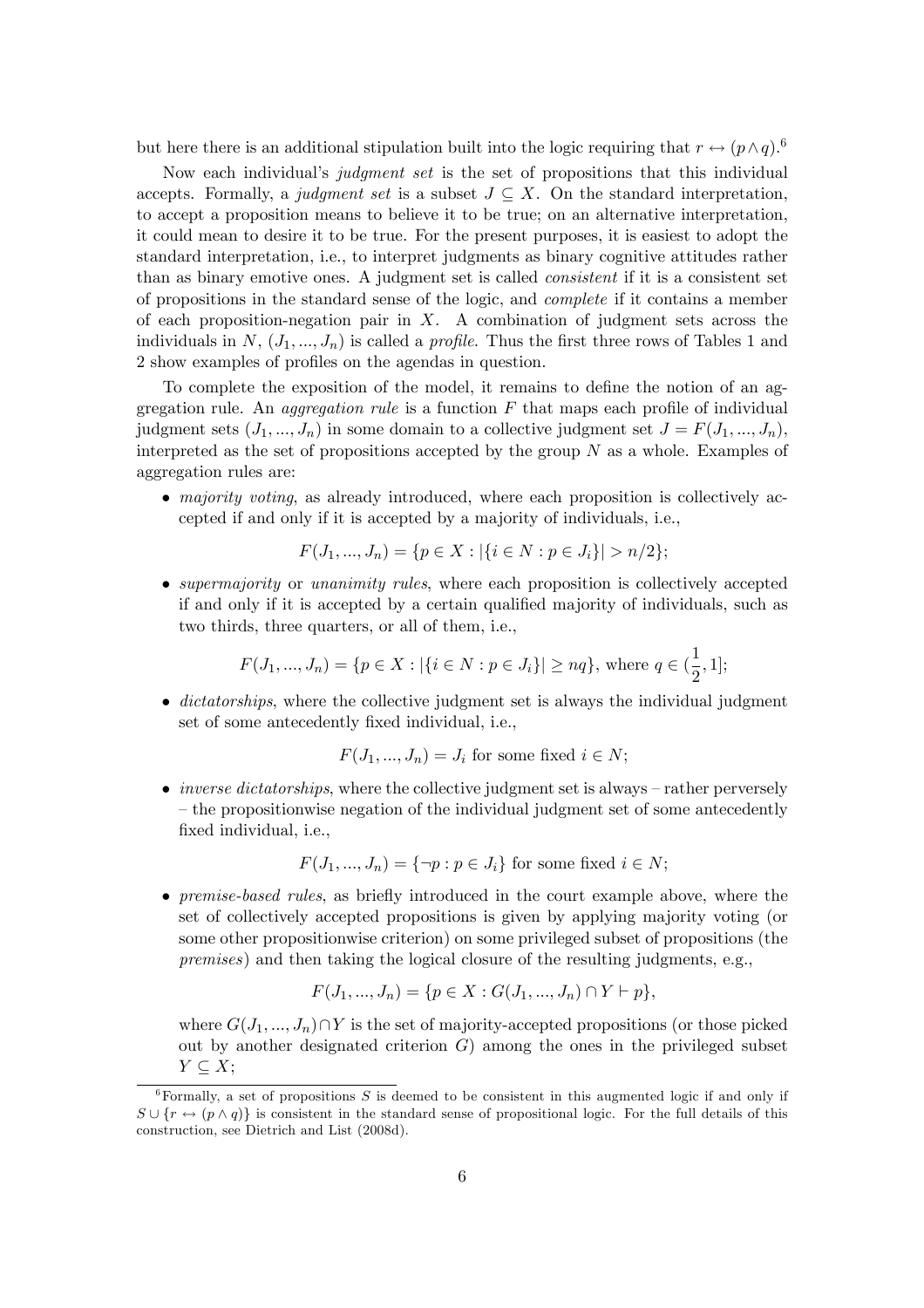- conclusion-based rules, also mentioned above, where the set of collectively accepted propositions is given by applying majority voting (or some other criterion) on some privileged subset of propositions (the conclusions) but not taking the logical closure of the resulting judgments, e.g.,

$$
F(J_1, ..., J_n) = G(J_1, ..., J_n) \cap Z,
$$

with  $G(J_1, ..., J_n)$  as just defined and  $Z \subseteq X$  being the privileged subset.

Although there is an abundance of logically possible aggregation rules, it is surprisingly difficult to find compelling rules that guarantee consistent collective judgments. As we have already seen, majority voting notoriously fails to do the job as soon as the propositions in X exhibit some relatively simple logical connections (i.e.,  $X$  has a minimally inconsistent subset of three or more propositions). Let me therefore turn to a more general, axiomatic investigation of possible aggregation rules.

# 4 The impossibility of propositionwise aggregation

Are there any democratically plausible aggregation rules that guarantee consistent collective judgments? The answer to this question depends on two factors:

- the types of agendas for which we want to employ such an aggregation rule; and
- the conditions that we expect the aggregation rule to satisfy.

Before presenting some illustrative results, let me brieáy explain in very simple terms why both factors matter. Suppose, for example, we wish to make only a single binary judgment, say on whether to accept p or  $\neg p$ , i.e., the agenda contains only a single proposition-negation pair (or perhaps multiple unconnected such pairs). Obviously, we can then use majority voting without the risk of collective inconsistency. On the other hand, if the agenda has a minimally inconsistent subset of three or more propositions, majority voting runs into difficulties, as illustrated above. These simple considerations highlight that the complexity of the agenda is of crucial relevance to the question of which aggregation rules, if any, produce consistent collective judgments.

Secondly, suppose that, instead of using an aggregation rule that satisfies strong democratic principles, we content ourselves with installing a dictatorship, i.e., we appoint one individual whose judgments are deemed always to determine the collective ones. If this individualís judgments are consistent, then, trivially, so are the resulting collective judgments. The problem of aggregation will have been resolved under such a dictatorial arrangement, albeit in a degenerate and unappealing way. By contrast, if we demand democratic responsiveness of collective judgments to individual ones and interpret this in terms of majority voting, we can run into problems, as we have already seen. This illustrates that the answer to the question of whether there exist any aggregation rules that ensure consistent collective judgments depends very much on the conditions we expect those rules to meet.

### 4.1 A simple impossibility

With these preliminary remarks in place, we are in a position to address the question of the existence of compelling aggregation rules in more detail. The impossibility theorem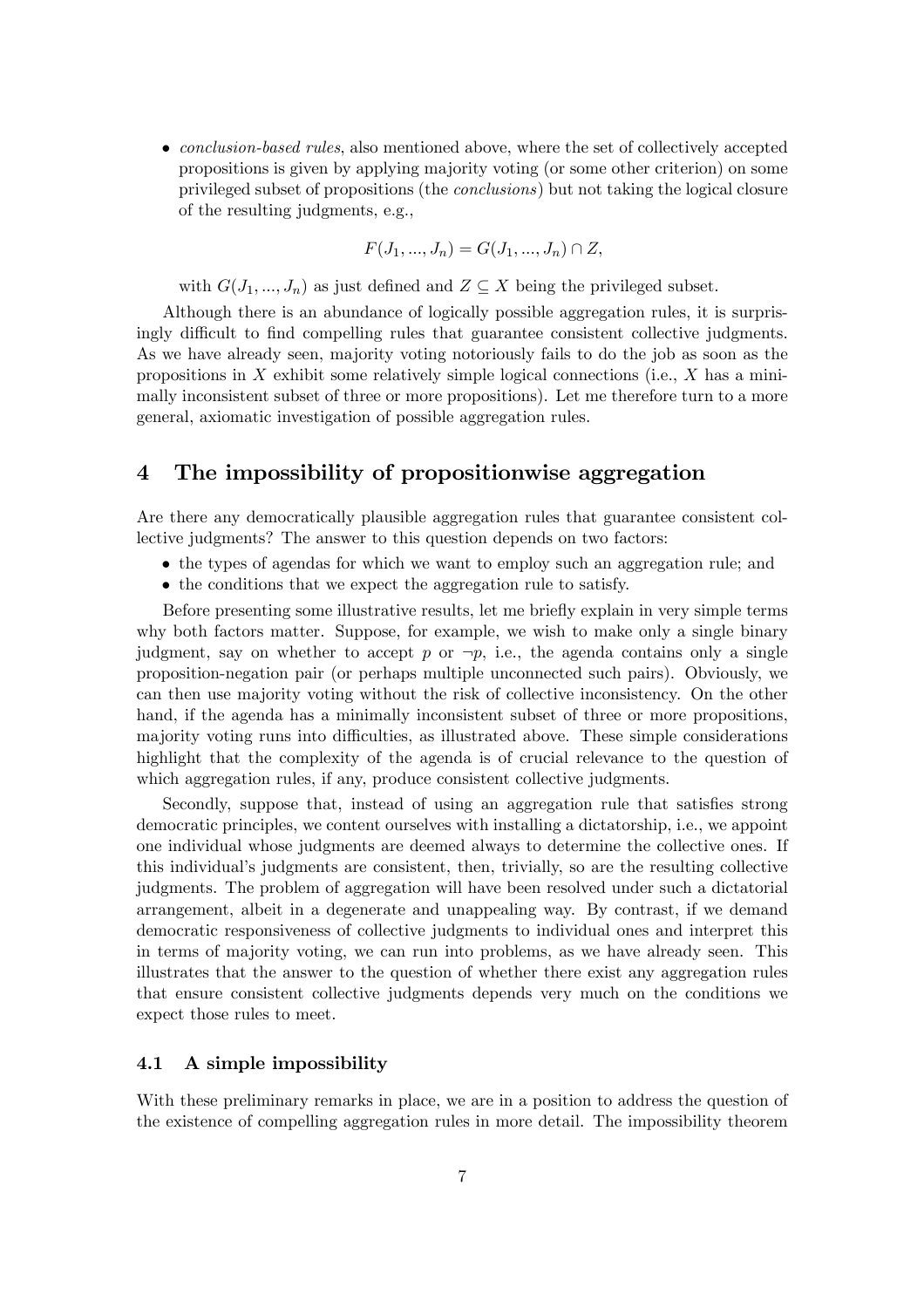in List and Pettit  $(2002)$  gives a simple answer to this question for a specific class of agendas and a specific set of conditions on the aggregation rule. The agendas in question are those that contain at least two distinct atomic propositions (say,  $p, q$ ) and either their conjunction  $(p \wedge q)$ , or their disjunction  $(p \vee q)$ , or their material implication  $(p \rightarrow q)$ . There are four conditions on the aggregation rule: one *input condition*, one *output condi*tion and two responsiveness conditions. The first condition requires the aggregation rule to accept as admissible input every possible profile of fully rational individual judgment sets.

Universal domain. The domain of  $F$  is the set of all possible profiles of consistent and complete ('fully rational') individual judgment sets on  $X$ .

The second condition constrains the outputs of the aggregation rule, requiring it to produce a fully rational collective judgment set for every admissible profile of individual judgment sets.

Collective rationality. For any profile  $(J_1, ..., J_n)$  in the domain of F,  $F(J_1, ..., J_n)$  is a consistent and complete collective judgment set on X.

The third and fourth conditions constrain the way the outputs are generated from the inputs and can thus be seen as responsiveness conditions. We begin with systematicity.

**Systematicity.** For any two profiles  $(J_1, ..., J_n)$ ,  $(J'_1, ..., J'_n)$  in the domain of F and any two propositions  $p, q \in X$ ,

 $[p \in J_i \Leftrightarrow q \in J'_i \text{ for all } i \in N] \Rightarrow [p \in F(J_1, ..., J_n) \Leftrightarrow q \in F(J'_1, ..., J'_n)].$ 

Informally, this can also be expressed as the requirement that (i) the collective judgment on each proposition in  $X$  depend only on individual judgments on that proposition, not on individual judgments on other propositions (the independence part), and (ii) the criterion for determining the collective judgment on each proposition be the same across all propositions in  $X$  (the *neutrality* part). The next responsiveness condition requires that all individuals be given equal weight in the aggregation.

**Anonymity.** For any two profiles  $(J_1, ..., J_n)$ ,  $(J'_1, ..., J'_n)$  in the domain of F which are permutations of each other,  $F(J_1, ..., J_n) = F(J'_1, ..., J'_n)$ .

Much can be said about these conditions  $-I$  discuss them further in the section on how to avoid the impossibility  $-\text{but for the moment it is enough to note that they are inspired}$ by key properties of majority voting. One can easily check that majority voting satisfies all of them, with the crucial exception of the consistency part of collective rationality (except for trivial agendas), as shown by the discursive dilemma. The following theorem establishes that majority voting is not alone in failing to satisfy the four conditions together.

**Theorem 1.** Let  $X \supseteq \{p, q, p \wedge q\}$  (where  $p \wedge q$  can also be replaced by  $p \vee q$ or  $p \rightarrow q$ ). Then there exists no aggregation rule satisfying universal domain, collective rationality, systematicity and anonymity (List and Pettit 2002).

The proof is fairly simple, but is omitted here due to space constraints; interested readers are referred to the original paper.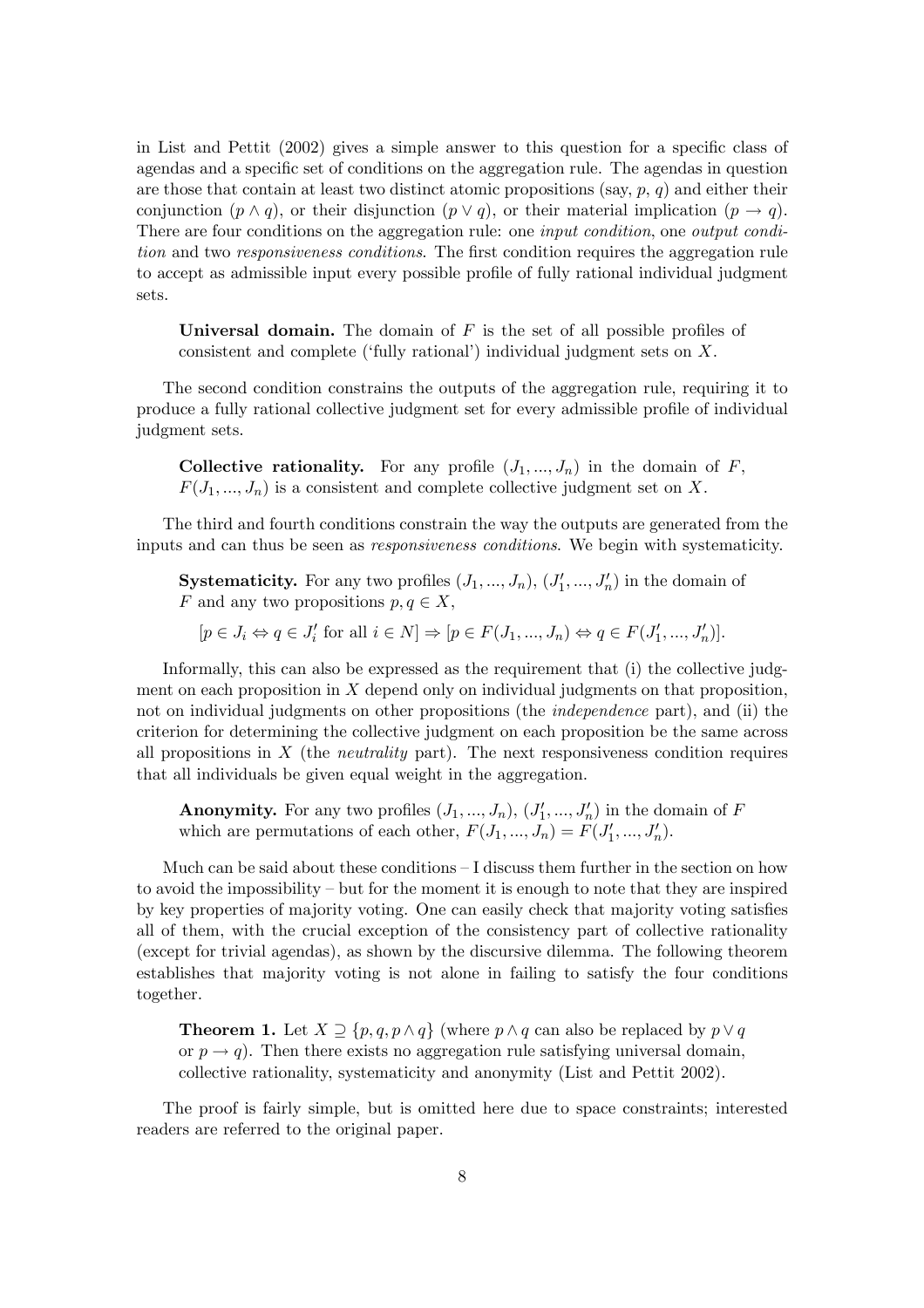### 4.2 The impossibility generalized

As mentioned in the introduction, this impossibility result has been significantly generalized and extended in a growing literature. Different impossibility theorems apply to different classes of agendas, and they impose different conditions on the aggregation rule. However:

**Remark 2.** Different impossibility theorems share a generic form, which can be summarized roughly as follows: For a particular class of agendas, the aggregation rules satisfying a particular combination of input, output and responsiveness conditions are either non-existent or otherwise degenerate.

The precise class of agendas and input, output and responsiveness conditions vary from result to result. For example, Pauly and van Hees's (2006) first theorem states that if we take the same class of agendas as in List and Pettit's theorem and the same input and output conditions (universal domain and collective rationality), keep the responsiveness condition of systematicity but drop anonymity, then we are left only with dictatorial aggregation rules, as defined above.

Other theorems by Pauly and van Hees (2006) and Dietrich (2006) show that, for more restrictive classes of agendas (so-called atomically closed and atomic ones, respectively), again with the original input and output conditions and without anonymity, but this time with systematicity weakened to its first part (independence), we are still left only with dictatorial or constant aggregation rules. The latter are another kind of degenerate rules, which assign to every profile the same fixed collective judgment set, paying no attention to any of the individual judgment sets.

Another theorem, by Mongin (2008), also keeps the original input and output conditions, adds a further responsiveness condition requiring that any proposition  $p \in X$ accepted by all individuals be collectively accepted, but weakens systematicity further, namely to an independence condition restricted to atomic propositions alone. The theorem then shows that, for a certain class of agendas, only dictatorial aggregation rules satisfy these conditions together. Later I also comment on some impossibility results that modify the input and output conditions introduced above.

#### 4.3 Characterizations of impossibility agendas

The most general theorems in the literature on judgment aggregation are what we may call agenda characterization theorems:

Remark 3. Agenda characterization theorems do not merely show that for a certain class of agendas, a certain combination of input, output and responsiveness conditions leads to an empty or degenerate class of aggregation rules, but they fully characterize those agendas for which this is the case and, by implication, those for which it is not.

The underlying idea was introduced by Nehring and Puppe (2002) in the different context of strategy-proof social choice, but several of their results carry over to judgment aggregation, as discussed in Nehring and Puppe (2010), and have inspired a sequence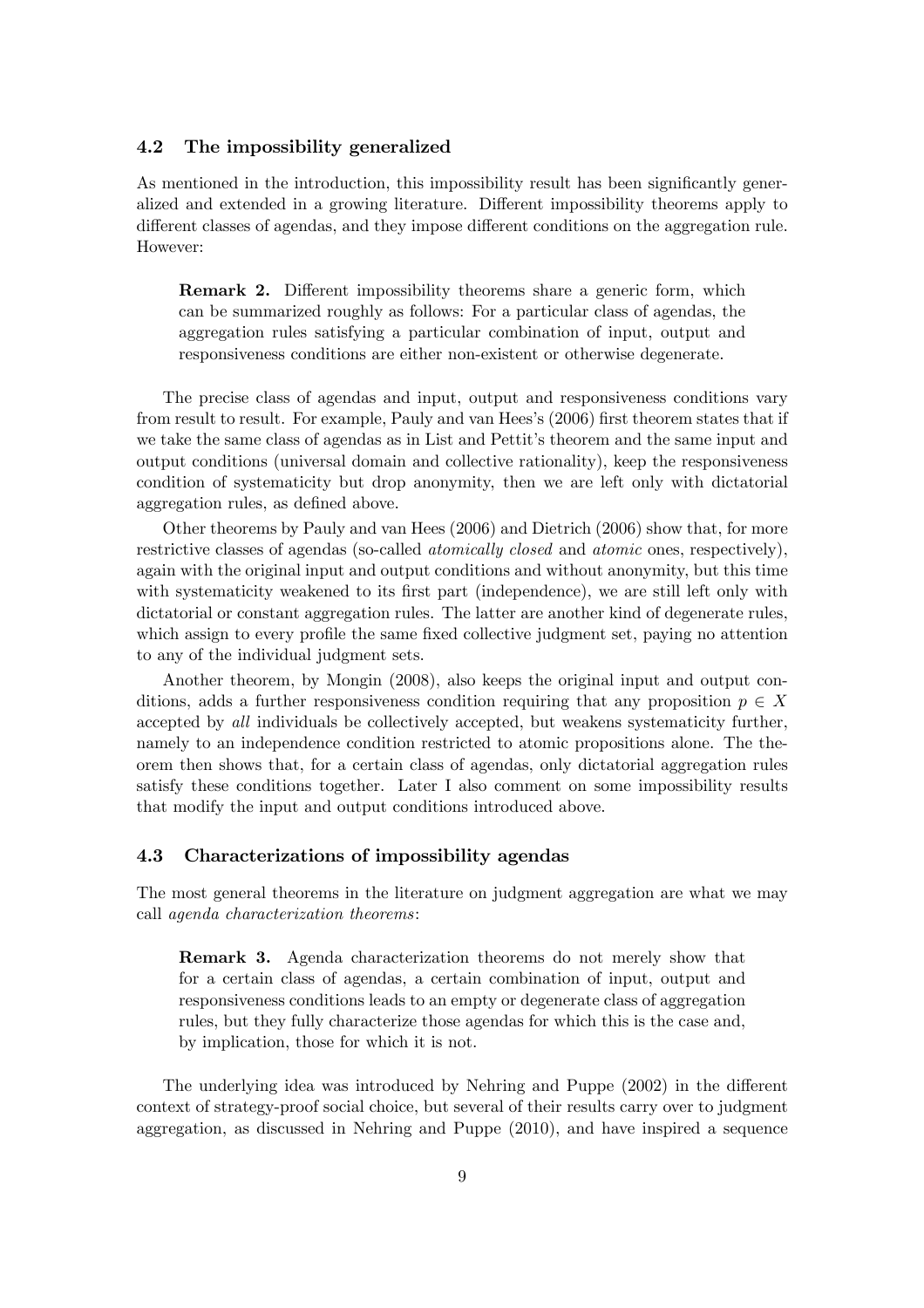of subsequent agenda characterization results (e.g., Dokow and Holzman 2010a, Dietrich and List 2007a).

To give a flavour of these results, recall that only agendas with at least one minimally inconsistent subset of three or more propositions are of interest from the perspective of impossibility theorems; call such agendas non-simple. For agendas below this level of complexity, majority voting works perfectly well.7 Non-simple agendas may or may not have some additional properties. For example, they may or may not have a minimally inconsistent subset with the special property that, by negating some even number of propositions in it, it becomes consistent; call an agenda of this kind *even-number-negatable*.<sup>8</sup> The agendas in our two examples above  $-$  the court and government examples  $-$  have both of these properties. In each case, the agenda has a minimally inconsistent subset of three propositions, and in that same subset one can find two propositions (i.e., an even number) whose negation renders the subset consistent: p and  $-q$  in the case of  $\{p,$  $p \rightarrow q$ ,  $\neg q$  in the government example, and p and q in the case of  $\{p, q, \neg r\}$  in the court example, subject to the constraint  $r \leftrightarrow (p \wedge q)$ . Both properties – non-simplicity and even-number-negatability  $-$  are relatively undemanding, and only very restrictive kinds of agendas violate them.<sup>9</sup> Yet, going back to the original conditions of Theorem 1, with anonymity dropped, the following pair of results turns out to hold.

#### Theorem 2.

(a) If (and only if) the agenda is non-simple and even-number-negatable, every aggregation rule satisfying universal domain, collective rationality and systematicity is a dictatorship or inverse dictatorship (Dietrich and List 2007a).

(b) If (and only if) the agenda is non-simple (whether or not it is evennumber-negatable), every aggregation rule satisfying the same conditions and in addition monotonicity is a dictatorship (Nehring and Puppe 2002, 2010).

Monotonicity is the following natural requirement, also exemplified by majority voting:

**Monotonicity.** If a proposition  $p \in X$  is collectively accepted for a given profile  $(J_1, ..., J_n)$  and we consider another profile  $(J_1, ..., J'_i, ..., J_n)$  in which an additional individual *i* accepts  $p$  (i.e.,  $p \in J'_i$  whereas  $p \notin J_i$ ) while all other individuals' judgment sets are as before, then  $p$  is also collectively accepted for the second profile.

If we introduce an additional restriction on the agenda, then a similar pair of results holds with systematicity weakened to independence and an additional responsiveness condition of unanimity preservation. Call an agenda totally blocked (also called pathconnected) if any proposition contained in it can be 'reached' from any other via a

<sup>7</sup>The majority judgments are then consistent and in the absence of ties also complete.

<sup>8</sup>This property was introduced by Dietrich (2007a) and Dietrich and List (2007a). A logically equivalent property is the algebraic property of *non-affineness* introduced by Dokow and Holzman (2010a), which requires that the admissible set of 0/1-truth-evaluations across the propositions in X should not be an affine subspace of  $\{0,1\}^{\frac{|X|}{2}}$ , where  $\frac{|X|}{2}$  is the total number of proposition-negation pairs in X.<br><sup>9</sup>Non-simplicity is only violated if the logical interconnections in X do not go beyond pairs of propo

sitions. Even-number-negatability is only violated if  $X$  is isomorphic to a set of propositions in standard propositional logic whose only logical connectives are  $\neg$  and  $\leftrightarrow$  (Dokow and Holzman 2010a).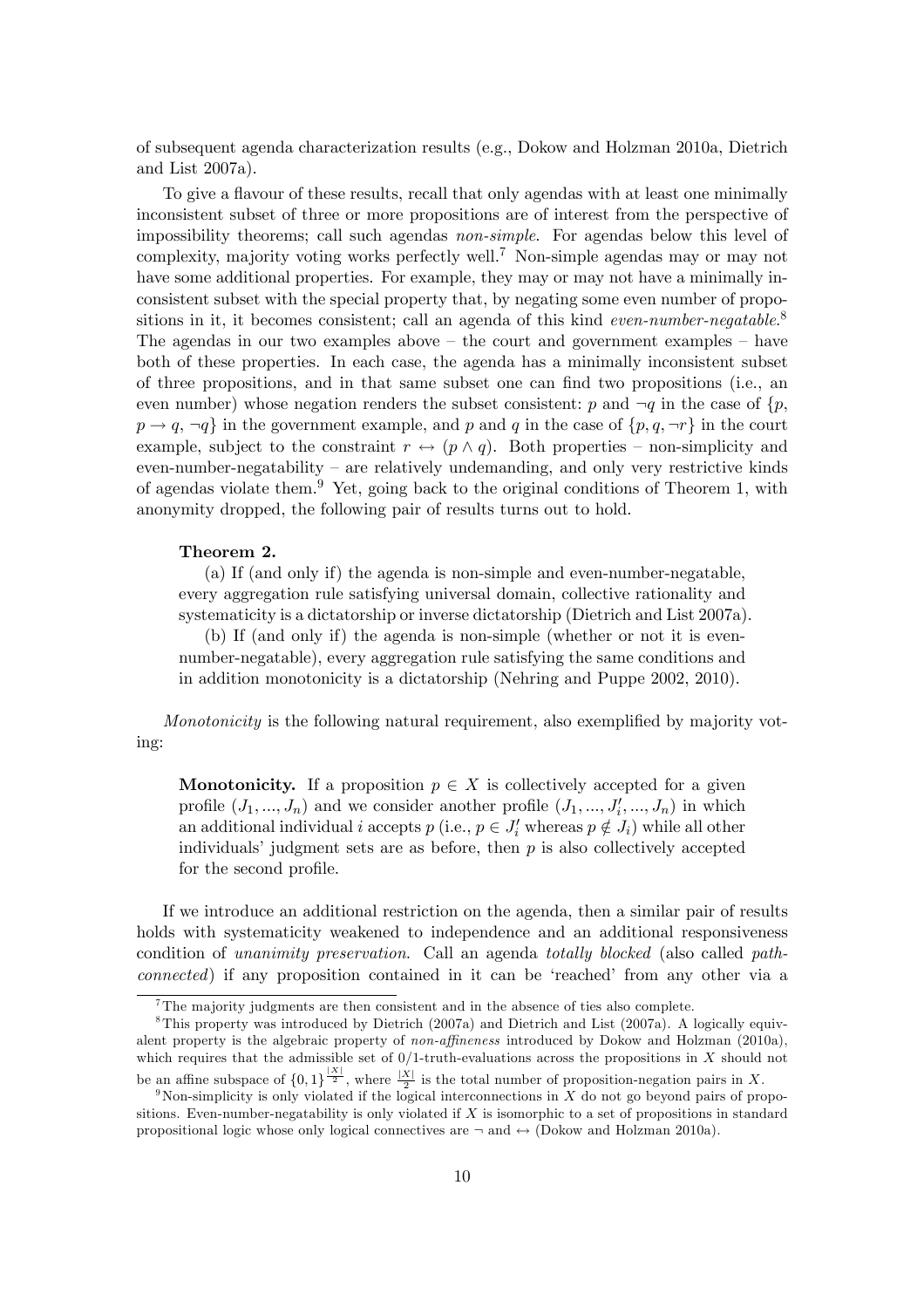sequence of pairwise logical entailments conditional on other propositions in the agenda (Nehring and Puppe 2002, 2010). Formally,  $p \in X$  conditionally entails  $q \in X$ , written  $p \vdash^* q$ , if there exists a subset  $Y \subseteq X$  consistent with each of p and  $\neg q$  such that  ${p} \cup Y \vdash q$ . The agenda X is totally blocked if, for any  $p, q \in X$ , there exists a sequence of propositions  $p_1,...,p_k \in X$  such that  $p=p_1 \vdash^* p_2 \vdash^* ... \vdash^* p_k=q$ . Any agenda with this property is automatically non-simple, as defined above. The following pair of results holds.

#### Theorem 3.

(a) If (and only if) the agenda is totally blocked and even-number-negatable, every aggregation rule satisfying universal domain, collective rationality, independence and unanimity preservation is a dictatorship (Dokow and Holzman 2010a; the 'if'-part was also proved in Dietrich and List 2007a).

(b) If (and only if) the agenda is totally blocked (whether or not it is evennumber-negatable), every aggregation rule satisfying the same conditions and in addition monotonicity is a dictatorship (Nehring and Puppe 2002, 2010).

Unanimity preservation can be formally stated as follows; again, it is satisfied by majority voting.

**Unanimity preservation.** For any admissible unanimous profile  $(J, ..., J)$ ,  $F(J, ..., J) = J.$ 

| Class of<br>agendas | Input        | Output            | Resp'ness      | Resulting<br>agg. rules |  |
|---------------------|--------------|-------------------|----------------|-------------------------|--|
| Non-simple          | Univ. domain | Coll. rationality | Systematicity  | Dictatorships           |  |
| Even-numb.-neg.     |              |                   |                | Inv. dict'ships         |  |
|                     |              | Theorem 2a)       |                |                         |  |
|                     | Univ. domain | Coll. rationality | Systematicity  | Dictatorships           |  |
| Non-simple          |              |                   | Monotonicity   |                         |  |
|                     |              | (Theorem 2b)      |                |                         |  |
| Totally blocked     | Univ. domain | Coll. rationality | Independence   | Dictatorships           |  |
| Even-numb.-neg.     |              |                   | Unan. preserv. |                         |  |
| Theorem 3a)         |              |                   |                |                         |  |
|                     |              |                   | Independence   |                         |  |
| Totally blocked     | Univ. domain | Coll. rationality | Monotonicity   | Dictatorships           |  |
|                     |              |                   | Unan. preserv. |                         |  |
| (Theorem 3b)        |              |                   |                |                         |  |

Table 3 summarizes the four agenda characterization results stated in this subsection.

Table 3: Agenda characterization results

For each row of the table, the following two things are true: first, if the agenda has the property indicated in the left-most column, every aggregation rule satisfying the specified input, output and responsiveness conditions is of the kind stated in the rightmost column; and second, if the agenda violates the property in the left-most column,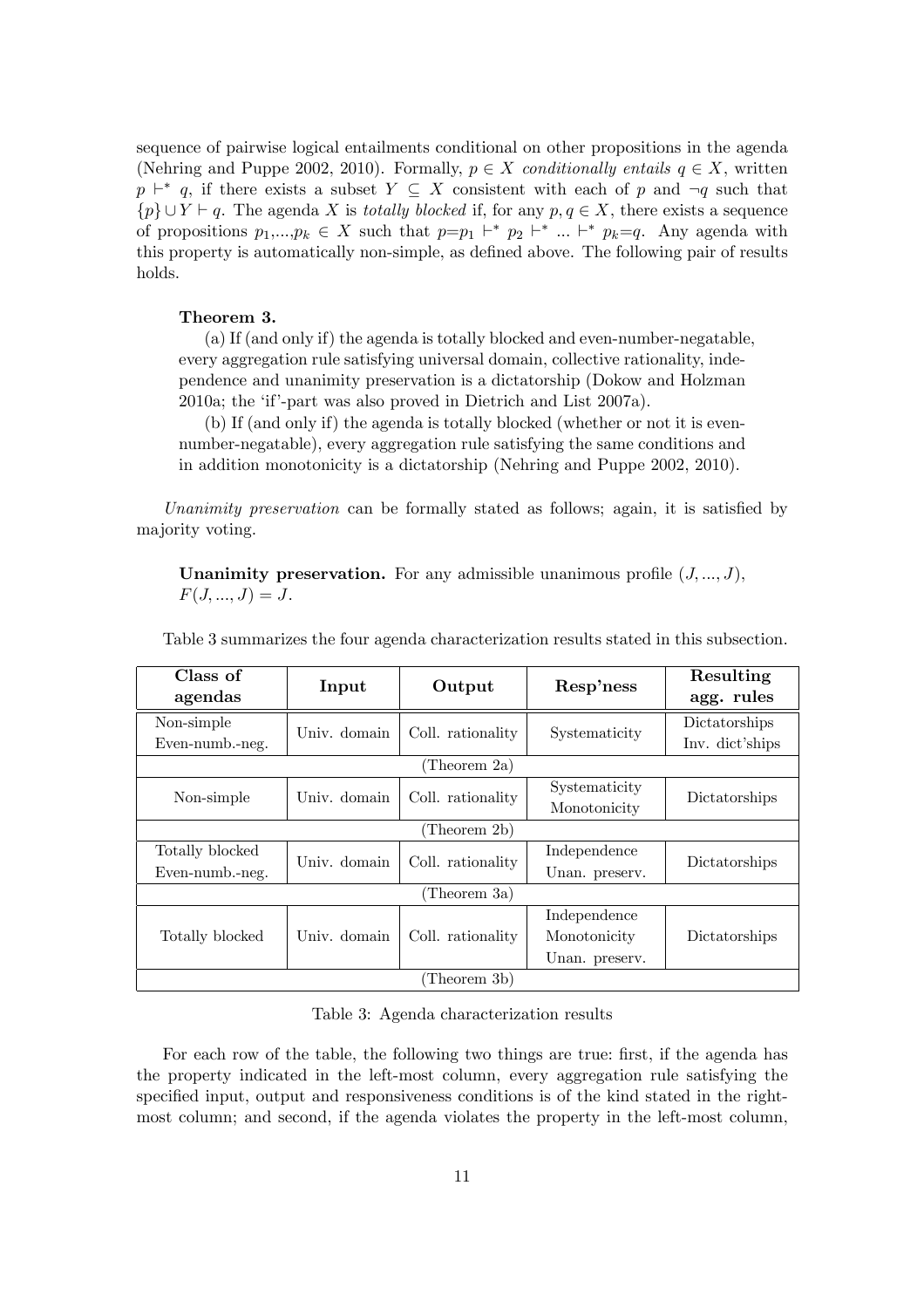there exist aggregation rules other than those stated in the right-most column which still satisfy the specified conditions.

In the next subsection, I give a pedagogical sketch proof of the impossibility  $(iif)$ part of Theorem 3a, from which the impossibility parts of Theorems 2a,b and 3b can, in turn, be derived. The proof to be presented draws on Dietrich and List (2007a). Less technically inclined readers may skip that subsection without losing the general thread of the discussion.

#### 4.4 A sketch proof

Suppose  $X$  is totally blocked and even-number-negatable, and  $F$  satisfies the conditions of Theorem 3a, i.e., universal domain, collective rationality, independence, and unanimity preservation. We want to show that  $F$  must be a dictatorship of one individual.

Since F satisfies independence, the question of whether any proposition  $p \in X$  is collectively accepted for any given profile depends only on the individual judgments on p, not on individual judgments on other propositions. In particular, some combinations of individual judgments on  $p$  lead to the collective acceptance of  $p$ , others to its rejection. We call a set of individuals  $C \subseteq N$  a winning coalition for p if every profile in which all the individuals in C accept p while all others reject p leads to the collective acceptance of p. We write  $\mathcal{C}_p$  to denote the set of all winning coalitions for p. For each  $p \in X$ , the set  $\mathcal{C}_p$  fully encodes the functional relationship between individual and collective judgments on  $p$ . Thus the aggregation rule  $F$  can be represented as follows. For any admissible profile  $(J_1, ..., J_n)$ ,

$$
F(J_1, ..., J_n) = \{ p \in X : \{ i \in N : p \in J_i \} \in C_p \},
$$

i.e., the set of collectively accepted propositions consists of every proposition that is accepted by a winning coalition for it. Using this insight, the argument that, under the conditions of Theorem 3a,  $F$  is a dictatorship of one individual proceeds in five steps, which successively constrain the properties of the sets of winning coalitions  $\mathcal{C}_p$  across the propositions in X.

**Claim 1.** If a proposition  $p \in X$  conditionally entails another proposition  $q \in X$ , then every winning coalition for p is also a winning coalition for q. Thus, if  $p \vdash^* q$ , then  $\mathcal{C}_p \subseteq \mathcal{C}_q$ .

To show this, suppose  $p \vdash^* q$  and  $C \subseteq N$  is a winning coalition for p. Since  $p \vdash^* q$ , there exists a subset  $Y \subseteq X$  consistent with each of p and  $\neg q$  such that  $\{p\} \cup Y \vdash$ q. Now one can construct an admissible profile within the universal domain in which the individuals in C accept all propositions in  $\{p,q\} \cup Y$  (which can be verified to be consistent) and the individuals in  $N\setminus C$  accept all propositions in  $\{\neg p, \neg q\} \cup Y$  (which can also be verified to be consistent). Since all individuals in  $N$  accept all the propositions in  $Y$ , and  $N$  is a winning coalition for each such proposition (by unanimity preservation, together with independence), all propositions in Y are collectively accepted. Since  $C$  is a winning coalition for p, p is collectively accepted as well. But since  $\{p\} \cup Y \vdash q$ , collective rationality requires q to be collectively accepted too (if it is not, then by completeness  $-q$ must be accepted and the collective judgments will be inconsistent). Therefore  $C$  must be a winning coalition for  $q$  as well.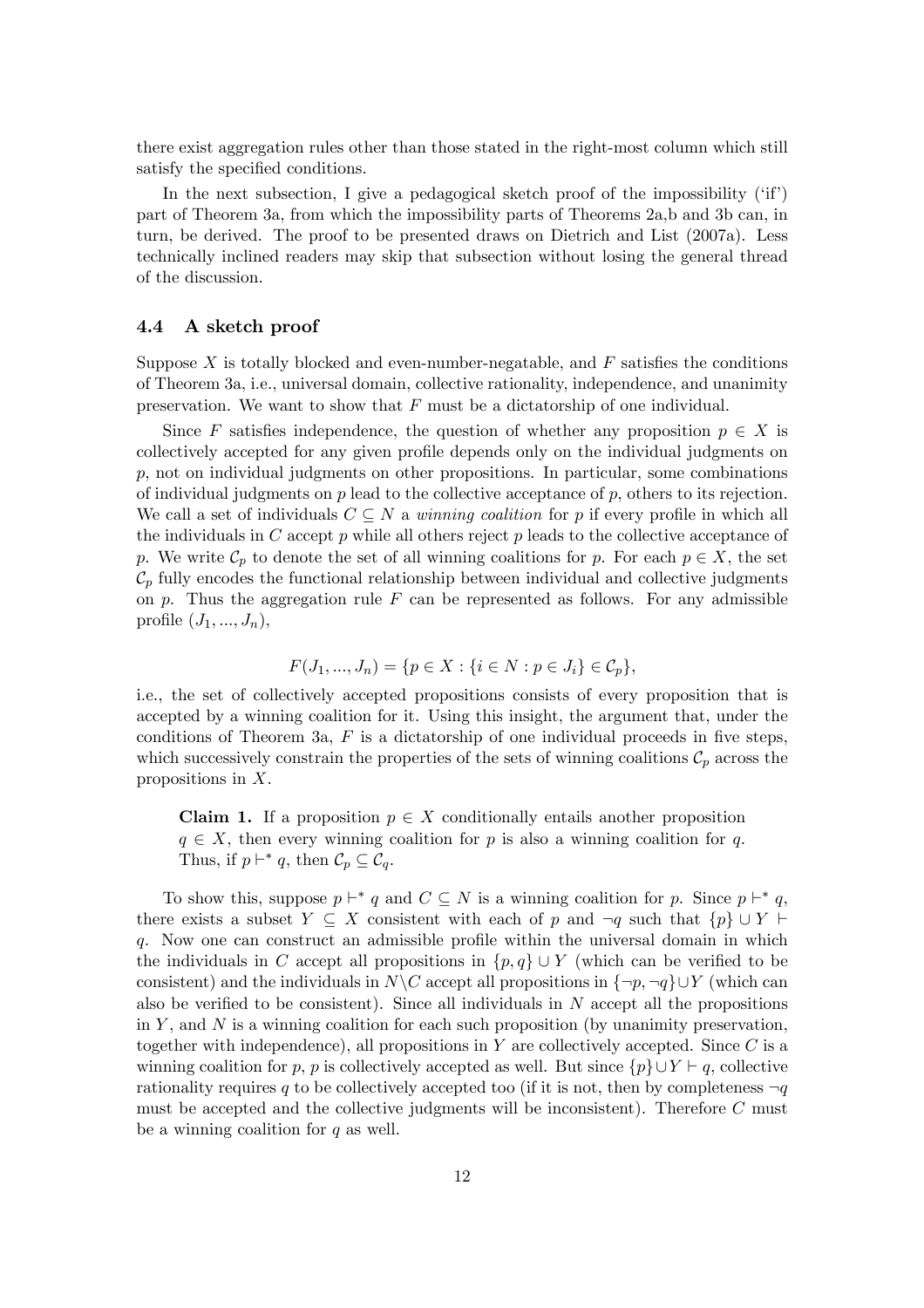**Claim 2.** The set of winning coalitions  $\mathcal{C}_p$  is the same for all propositions  $p \in X$ , and thus F can be represented in terms of a single set of winning coalitions C.

Given claim 1, claim 2 follows immediately from the total blockedness of  $X$ . For any  $p, q \in X$ , we can find a sequence of propositions  $p_1,...,p_k \in X$  such that  $p=p_1 \vdash^* p_2 \vdash^*$ ...  $\vdash^* p_k = q$ , and hence  $C_p = C_{p_1} \subseteq C_{p_2} \dots \subseteq C_{p_k} = C_q$ , by claim 1. But we can also find a similar sequence that takes us from q to p, and hence  $\mathcal{C}_q \subseteq \mathcal{C}_p$ . Therefore  $\mathcal{C}_p = \mathcal{C}_q$ . From now on, we can write  $\mathcal C$  to denote the universal set of winning coalitions for all propositions, dropping the proposition-specific subscript  $p$ .

**Claim 3.** If C is a winning coalition, then so is any superset of C. Thus  $\mathcal C$  is superset-closed.

Let  $C \in \mathcal{C}$ , and consider any  $C^* \supseteq C$ . Since X is even-number-negatable, it has a minimally inconsistent subset  $Y$  with the special property that there exists a subset  $Z \subseteq Y$  of even size such that  $(Y \setminus Z) \cup \{\neg p : p \in Z\}$  is consistent. Without loss of generality, it can be assumed that Z has precisely two members (for reasons of space, I omit the argument why this is no loss of generality). So let  $Z = \{p, q\}$ . Since the sets

$$
(Y \setminus \{q\}) \cup \{\neg q\},
$$
  
\n
$$
(Y \setminus \{p,q\}) \cup \{\neg p,\neg q\},
$$
  
\n
$$
(Y \setminus \{p\}) \cup \{\neg p\}
$$

are each consistent (the first and third by the minimal inconsistency of  $Y$ , and the second by even-number-negatability), one can construct an admissible profile in the universal domain in which the individuals in  $C$  accept all the propositions in the first set, the individuals in  $C^*\backslash C$  accept all the propositions in the second set, and the rest, i.e., those in  $N\setminus C^*$ , accept all the propositions in the third set. The restriction of this profile to the relevant propositions is represented in Table 4.

|                            | $\boldsymbol{p}$ |       | all propositions<br>in $Y \setminus \{p,q\}$ |
|----------------------------|------------------|-------|----------------------------------------------|
| Group 1: $C$               | true             | false | true                                         |
| Group 2: $C^*\backslash C$ | false   false    |       | ∣ true                                       |
| Group 3: $N\backslash C^*$ | false            | true  | true                                         |

Table 4: A profile (displayed only for the relevant propositions)

Since  $p$  is accepted precisely by the individuals in  $C$  and  $C$  is a winning coalition, p is collectively accepted. Further, since the propositions in  $Y\setminus\{p,q\}$  are all accepted by all individuals and  $N$  is a winning coalition, they are all collectively accepted. But now, since Y is minimally inconsistent, collective rationality implies that  $-q$  must be collectively accepted too (if it is not, then by completeness  $q$  must be accepted and the collective judgments will be inconsistent). But since  $\neg q$  is accepted precisely by the individuals in  $C^*$  (i.e., those in  $C \cup (C^* \backslash C)$ ), this set must be a winning coalition, i.e., in C.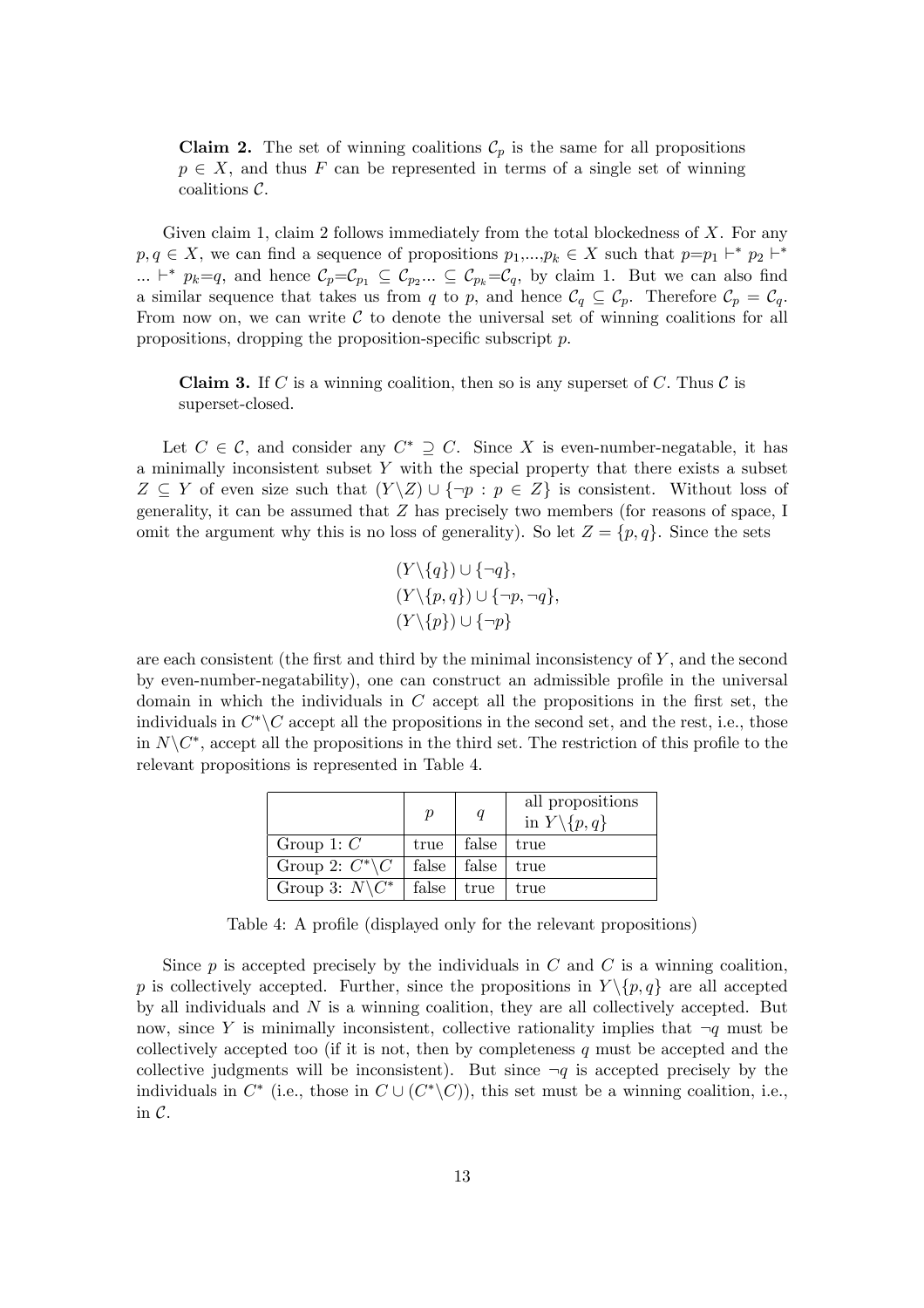**Claim 4.** The intersection of any two winning coalitions  $C_1$  and  $C_2$  is also a winning coalition. Thus  $\mathcal C$  is intersection-closed.

Let  $C_1, C_2 \in \mathcal{C}$ . By the non-simplicity of the agenda (which can be shown to be implied by its total blockedness), there exists a minimally inconsistent subset  $Y \subseteq X$ containing three or more propositions. Let  $p, q, r$  be three distinct propositions in Y. Since the sets

$$
(Y \setminus \{r\}) \cup \{\neg r\},
$$
  

$$
(Y \setminus \{q\}) \cup \{\neg q\},
$$
  

$$
(Y \setminus \{p\}) \cup \{\neg p\}
$$

are each consistent, one can construct an admissible profile in the universal domain in which the individuals in  $C_1\cap C_2$  accept all the propositions in the first set, the individuals in  $C_1 \backslash C_2$  accept all the propositions in the second set, and all others, i.e., those in  $N \backslash C_1$ , accept all the propositions in the third set. The restriction of the profile to the relevant propositions is represented in Table 5.

|                                                                | $\boldsymbol{\eta}$ | q     | $\boldsymbol{r}$ | all propositions<br>in $Y \setminus \{p,q,r\}$ |
|----------------------------------------------------------------|---------------------|-------|------------------|------------------------------------------------|
| Group 1: $C_1 \cap C_2$                                        | true                | true  | false            | true                                           |
| Group 2: $C_1 \backslash C_2$                                  | true                | false | true             | true                                           |
| Group 3: $N \backslash C_1$ ( $\supseteq C_2 \backslash C_1$ ) | false               | true  | true             | true                                           |

Table 5: A profile (displayed only for the relevant propositions)

Since p is accepted precisely by the individuals in  $C_1$  (everyone in  $(C_1\cap C_2)\cup(C_1\setminus C_2)$ ) and  $C_1$  is a winning coalition, p is collectively accepted. Further, since q is accepted by the individuals in a superset of the winning coalition  $C_2$  (namely everyone in  $(N\setminus C_1) \cup (C_1 \cap$  $C_2$ )) and supersets of winning coalitions are themselves winning coalitions (by claim 3), q is also collectively accepted. Finally, since the propositions in  $Y \setminus \{p, q, r\}$  are accepted by all individuals and  $N$  is a winning coalition, they are also collectively accepted. But now, since Y is minimally inconsistent, collective rationality will be violated unless  $\neg r$ is collectively accepted (if it is not, then by completeness  $r$  must be accepted and the collective judgments will be inconsistent). But since  $\neg r$  is accepted precisely by the individuals in  $C_1 \cap C_2$ , this set must be a winning coalition, i.e., in C.

**Claim 5.** There exists a single individual i (a 'dictator') such that, for any  $C \subseteq N, C \in \mathcal{C}$  if and only if  $i \in C$ . Thus F is a dictatorship.

By claim 4, the intersection of all winning coalitions is a winning coalition. Moreover, this intersection must be non-empty since, as noted,  $N$  is a winning coalition and thus the empty set cannot be a winning coalition (otherwise we would run into violations of collective rationality). Hence there exists an individual  $i$  who is a member of every winning coalition  $C \in \mathcal{C}$ . Now suppose, for a contradiction, that there exists a set  $C \subseteq N$ that contains individual  $i$  but is not a winning coalition. In order to avoid violations of the completeness part of collective rationality, the complement of C, i.e.,  $N\setminus C$ , must then be a winning coalition (otherwise the simultaneous rejection of a proposition and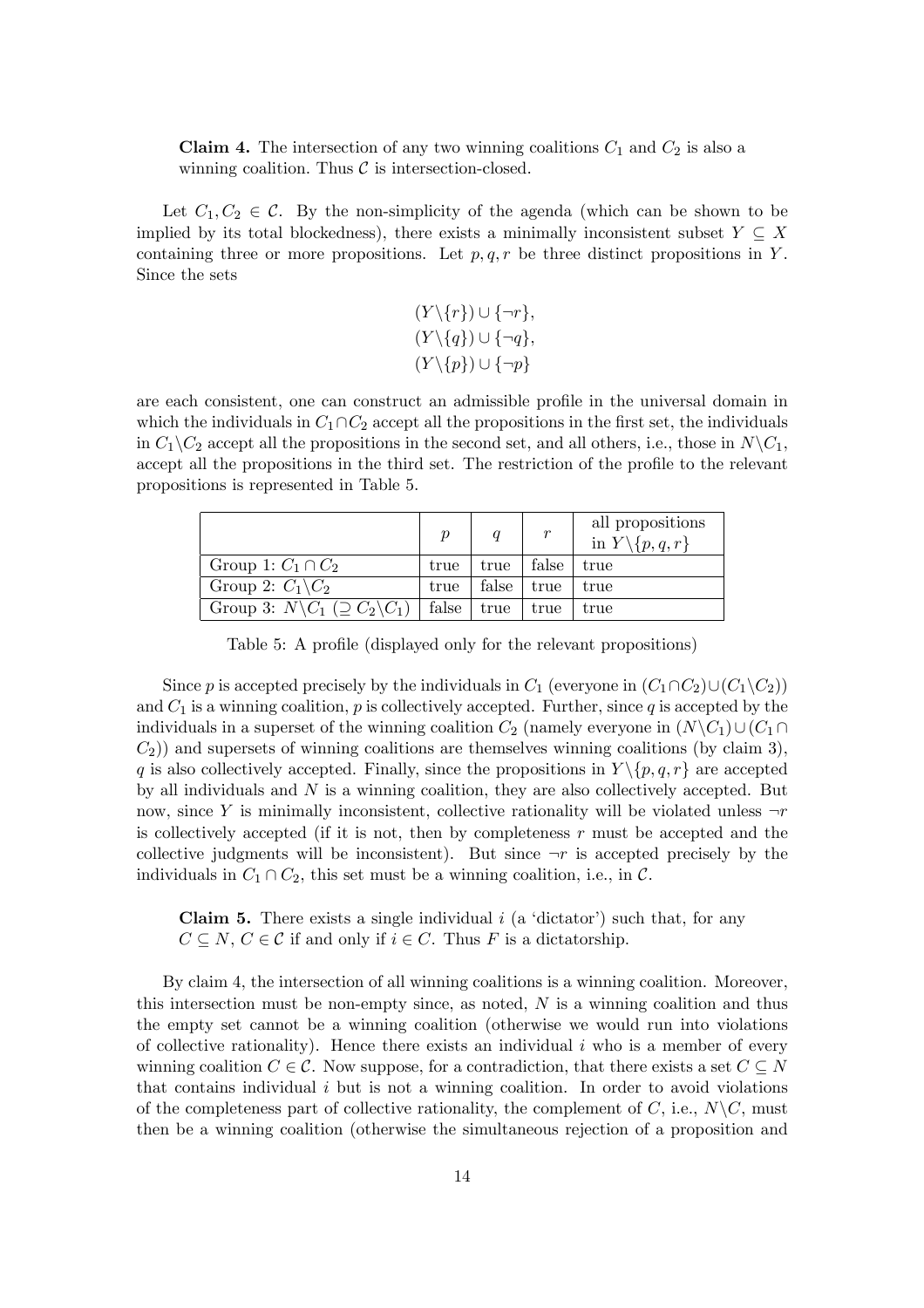its negation becomes possible). But this complement does not contain individual  $i$ , which contradicts the earlier observation that individual  $i$  is a member of every winning coalition. This completes the proof of the impossibility part of Theorem 3a.  $\blacksquare$ 

For the possibility ('only if') part of Theorem 3a, a proof of which I omit here, we need to show that, for any agenda  $X$  that violates total blockedness or even-numbernegatability, one can construct an aggregation rule  $F$  satisfying the specified conditions. The reader is referred to Dokow and Holzman (2010a) and Nehring and Puppe (2002, 2010) for explicit constructions.

It remains to explain how we can derive proofs of the impossibility  $(i\mathbf{f})$  parts of Theorems 2a,b and 3b from the present proof. Since the proof I have sketched is quite ëmodularí, each of these other proofs can be obtained simply by dropping a suitable module. Let me go through each case.

- $\bullet$  Theorem 3b imposes the additional condition of monotonicity on F. Claim 3 therefore follows immediately from the monotonicity of  $F$  and does not need to be derived from other assumptions. Consequently, it is no longer necessary to invoke the agenda condition of even-number-negatability, which is used only in the argument for claim 3. The proof now goes through under the agenda condition of total blockedness alone.
- $\bullet$  Theorem 2a imposes the condition of systematicity, not just independence, on  $F$ . Claim 2 therefore follows immediately from the neutrality part of systematicity, without any further argument, and claim 1 becomes redundant. In consequence, the agenda condition of total blockedness is no longer needed and can be weakened to non-simplicity alone. The rest of the proof still works as before. Strictly speaking, this yields a variant of Theorem 2a with the additional condition of unanimity preservation, which excludes inverse dictatorships (the joint characterization of dictatorships and inverse dictatorships requires some additional steps).
- $\bullet$  Theorem 2b imposes both systematicity and monotonicity on F. As a result, the derivations of claims  $1, 2$  and  $3$  – and with them the agenda conditions of total blockedness and even-number-negatability – can be dropped. The rest of the proof goes through under the agenda condition of non-simplicity alone.

Later, I revisit the proof one more time, in connection with an impossibility result that relaxes the condition of collective rationality, showing that the basic argument can also be adjusted to apply to that case.

### 5 Avoiding the impossibility

The theorems reviewed in the last section show that:

**Remark 4.** If (i) we deal with decision problems in which the agenda exhibits some of the identified properties and (ii) we consider the specified input, output and responsiveness conditions to be indispensable requirements of democratic aggregation, then judgment aggregation problems have no nondegenerate solutions.

To avoid such a negative implication, we must therefore deny either (i) or (ii). Unless we can somehow avoid non-trivial decision problems altogether, denying (i) does not seem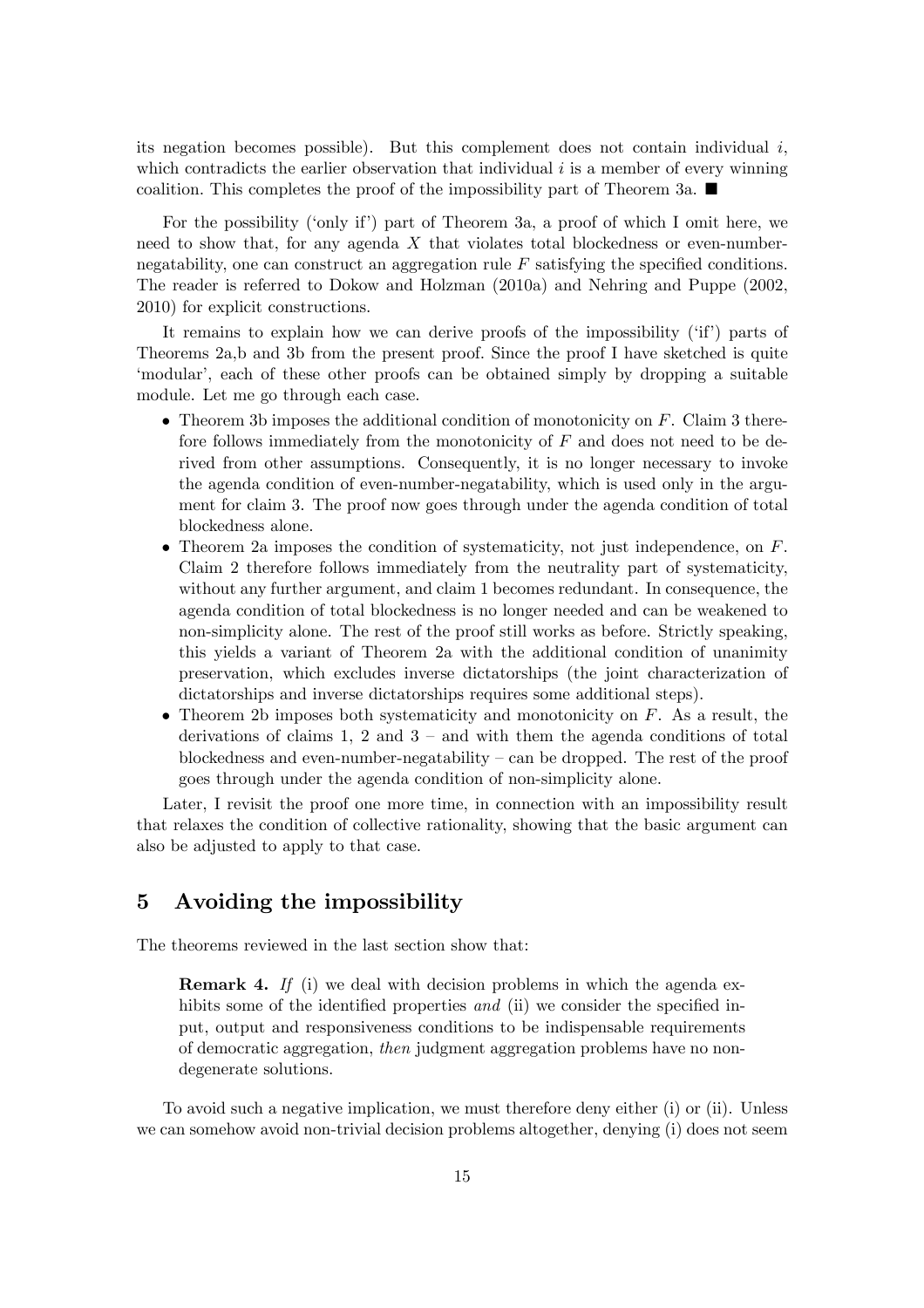to be a viable option. Therefore we must deny (ii). So what options do we have? For each of the three types of conditions on an aggregation rule that have been introduced, we can ask whether a suitable relaxation would enable us to avoid the impossibility.

### 5.1 Relaxing the input conditions

The impossibility theorems reviewed in the previous section all impose the condition of universal domain on the aggregation rule, by which any possible profile of consistent and complete individual judgment sets on the propositions in  $X$  is deemed admissible as input to the aggregation. At first sight, this condition seems very reasonable, since we want the aggregation rule to cope with all possible inputs that may be submitted to it. However, different groups may exhibit different levels of pluralism, and in some groups there may be more agreement between the membersí judgments than in others. Expert panels or ideologically well structured societies may be more homogeneous than large and internally diverse electorates, for example. Thus the profiles of individual judgment sets leading to collective inconsistencies under plausible aggregation rules such as majority voting may be more likely to occur in heterogeneous groups than in more homogeneous ones. Can we say something about the kind of homogeneity that is required for the avoidance of majority inconsistencies – and by implication for the avoidance of the more general impossibility results presented?

It turns out that there exist several combinatorial conditions with the property that, on the restricted domain of profiles of individual judgment sets satisfying those conditions, majority voting generates consistent and (absent ties) complete individual judgment sets. Of course, majority voting also satisfies the various responsiveness conditions introduced in the last section. Given space constraints, I can here discuss only two illustrative such conditions: a very simple one and a very general one.

The first condition, called *unidimensional alignment* (List 2003), is similar in spirit, but not equivalent, to the classic condition of single-peakedness in the theory of preference aggregation, which was introduced by Black (1948). (Single-peakedness is a constraint on profiles of preference orderings rather than on profiles of judgment sets.) A profile  $(J_1, ..., J_n)$  is unidimensionally aligned if the individuals in N can be aligned from left to right such that, for every proposition  $p \in X$ , the individuals accepting p (i.e., those in  $\{i \in N : p \in J_i\}$  are either all to the left, or all to the right, of those rejecting p (i.e., those in  $\{i \in N : p \notin J_i\}$ , as illustrated in Table 6.

|                     | Ind. $1$ |       |       | Ind. $2 \mid$ Ind. $3 \mid$ Ind. $4 \mid$ Ind. $5$ |       |
|---------------------|----------|-------|-------|----------------------------------------------------|-------|
| $\boldsymbol{\eta}$ | True     | False | False | False                                              | False |
|                     | False    | True  | True  | True                                               | True  |
| a                   | False    | False | False | True                                               | True  |

Table 6: A unidimensionally aligned profile of individual judgment sets

The relevant left-right alignment of the individuals may be interpreted as capturing their position on some cognitive or ideological dimension (e.g., from socio-economic left to right, or from urban to rural, or from secular to religious, or from risk-averse to risktaking etc.), but what matters from the perspective of achieving majority consistency is not the semantic interpretation of the alignment but rather the combinatorial constraint it imposes on individual judgments.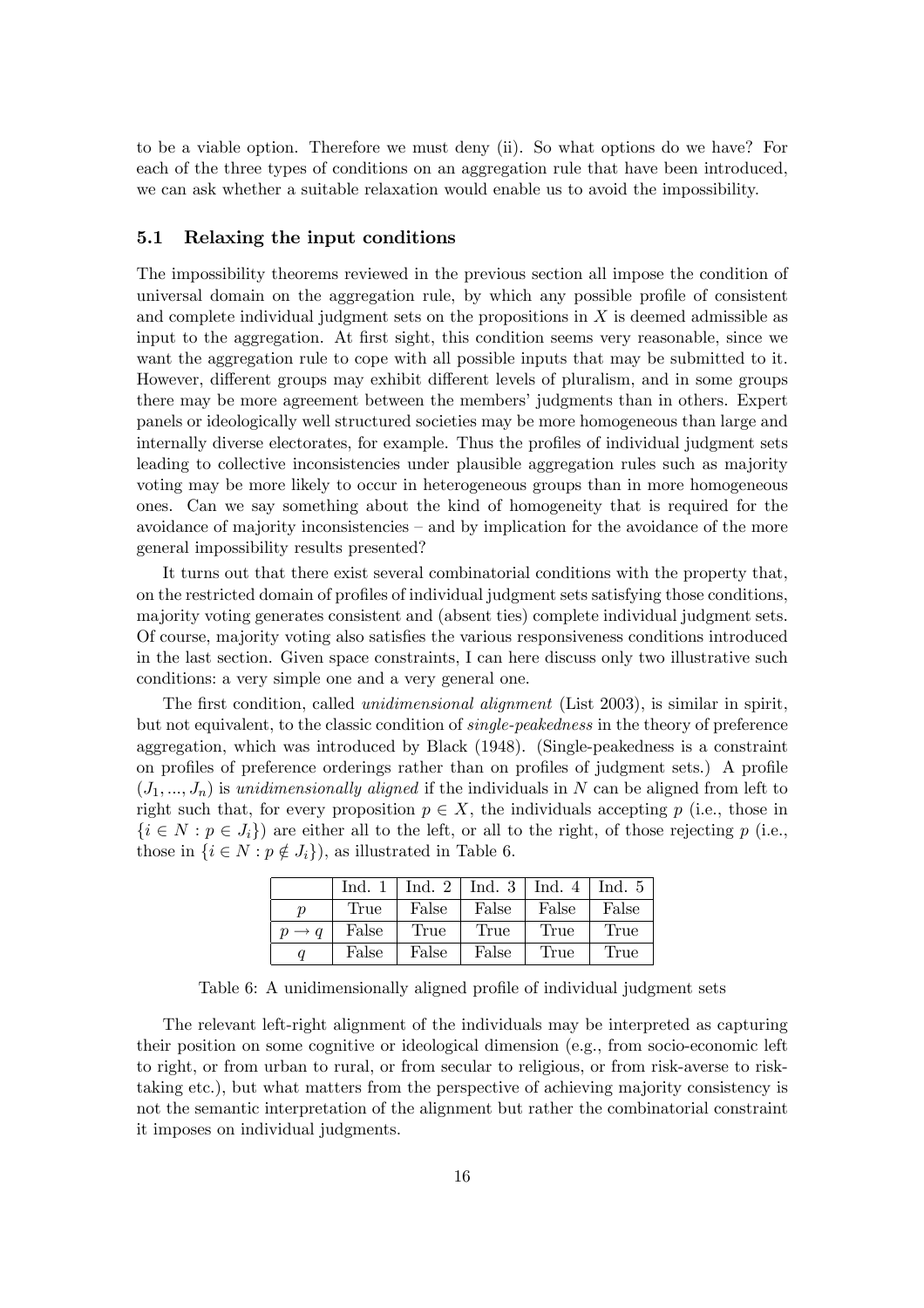Why is unidimensional alignment sufficient for consistent majority judgments? Since the individuals accepting each proposition are opposite those rejecting it on the given left-right alignment, a proposition cannot be accepted by a majority unless it is accepted by the middle individual on that alignment<sup>10</sup> – individual 3 in the example of Table 6. In particular, the majority judgments must coincide with the middle individualís judgments.<sup>11</sup> Hence, assuming that the middle individual holds consistent judgments, the resulting majority judgments will be consistent too.<sup>12</sup> When restricted to the domain of unidimensionally aligned profiles of consistent and complete individual judgment sets, majority voting therefore satisfies all the conditions introduced in the last section, except of course universal domain.

However, while unidimensional alignment is sufficient for majority consistency, it is not necessary. A necessary and sufficient condition is the following (Dietrich and List 2010a). A profile  $(J_1, ..., J_n)$  is called *majority consistent* if every minimally inconsistent subset  $Y \subseteq X$  contains at least one proposition  $p \in Y$  that is not accepted by a majority, i.e., for which  $|\{i \in N : p \in J_i\}| \leq \frac{n}{2}$ . It is easy to see that this is enough to ensure consistent majority judgments. Suppose the set of propositions accepted by a majority, i.e.,  $J = F(J_1, ..., J_n)$  (where F is majority voting), is inconsistent. Then J must have at least one minimally inconsistent subset  $Y \subseteq J$ . But if the profile  $(J_1, ..., J_n)$  satisfies the combinatorial condition just defined, then at least one proposition  $p \in Y$  is not accepted by a majority, contradicting the assumption that all propositions in  $Y$ , being a subset of J, are majority-accepted.

An important special case of this combinatorial condition is the condition of value restriction (Dietrich and List 2010a), which can be shown to generalize the equally named classic condition in the context of preference aggregation (Sen 1966). A profile  $(J_1, ..., J_n)$ is called *value-restricted* if every minimally inconsistent subset  $Y \subseteq X$  contains a pair of propositions p, q not jointly accepted by any individual, i.e., for all  $i \in N$ ,  $\{p,q\} \nsubseteq J_i$ . Again, this is enough to rule out that any minimally inconsistent set  $Y \subseteq X$  can be majority-accepted: if it were, then each of the propositions  $p, q \in Y$  from the definition of value restriction would be majority-accepted and thus at least one individual  $i \in N$  would accept both, contradicting value restriction. Several other domain restriction conditions are discussed in Dietrich and List (2010a).

How plausible is the strategy of avoiding the impossibility of non-degenerate judgment aggregation via restricting the domain of admissible inputs to the aggregation rule? The answer to this question depends on the group, context and decision problem at stake. As already noted, different groups exhibit different levels of pluralism, and it is an empirical question whether or not any of the identified combinatorial conditions are met by the empirically occurring profiles of individual judgment sets in any given real-world case. Some groups may be naturally homogeneous and lined up along a one-dimensional ideological or cognitive spectrum. Consider, for example, societies with a strong tradition of a conventional ideological left-right polarization. Other societies or groups may not exhibit such a structure, and yet through group deliberation or other forms of communication they may be able to achieve sufficiently 'cohesive' individual judgments, which meet conditions such as unidimensional alignment or value restriction. In discussions of

<sup>&</sup>lt;sup>10</sup>Or the middle two individuals, if *n* is even.

<sup>&</sup>lt;sup>11</sup>Or the intersection of the judgments of the middle two individuals, if *n* is even.

 $12$  Similarly, if n is even, the intersection of the individually consistent judgment sets of the middle two individuals is still a consistent set of propositions.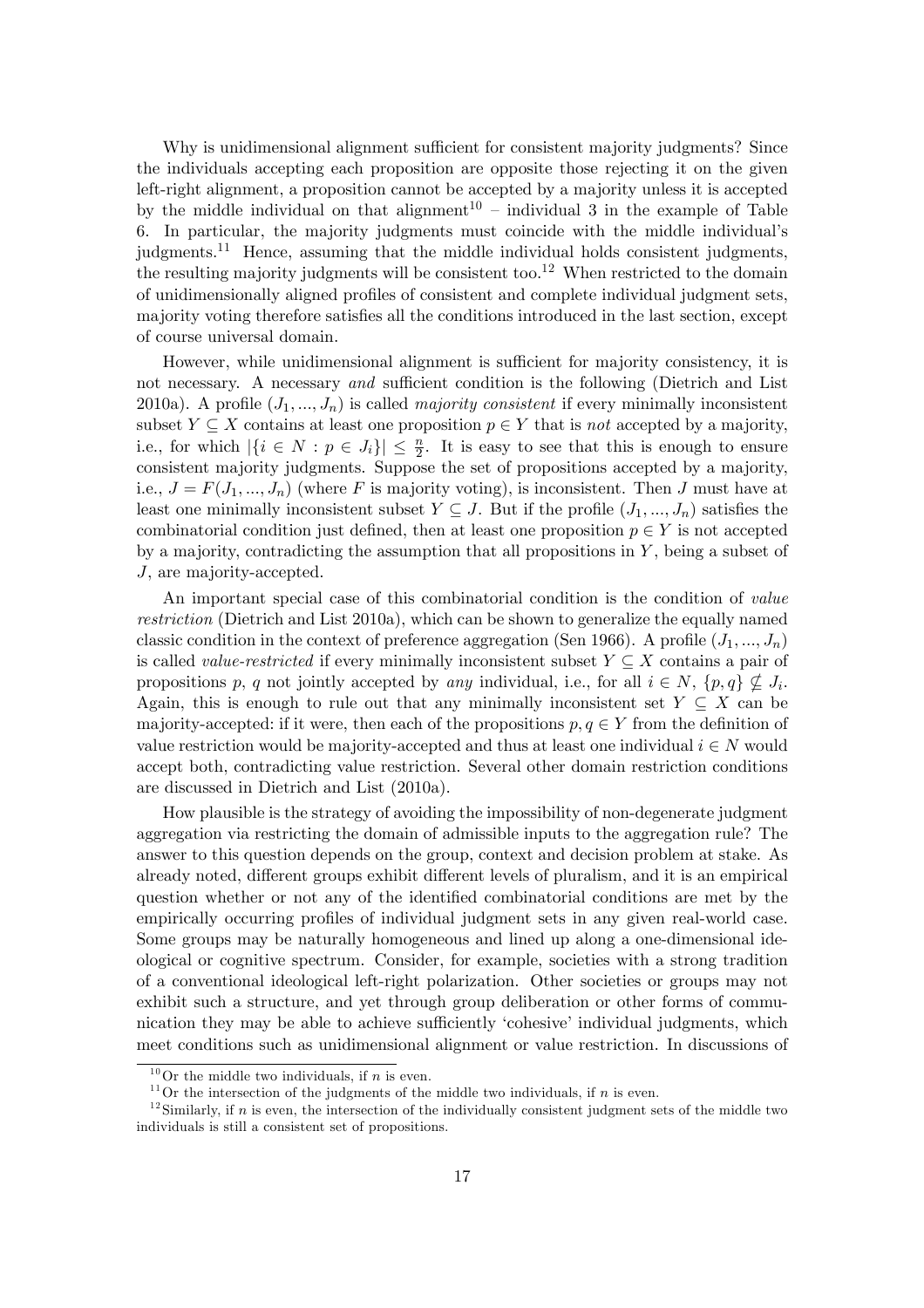the relationship between social choice theory and the theory of deliberative democracy, the existence of mechanisms along these lines has been suggested (Miller 1992, Knight and Johnson 1994, Dryzek and List 2003). However, the present escape route from the impossibility is certainly no 'one size fits all' solution.

### 5.2 Relaxing the output conditions

Like the input condition of universal domain, the output condition of collective rationality occurs in all the impossibility theorems reviewed above. Again the condition seems prima facie reasonable. First of all, the requirement of consistent collective judgments is important not only from a pragmatic perspective  $\overline{\phantom{a}}$  after all, inconsistent judgments fail to be action-guiding when it comes to making concrete decisions  $-$  but also from a more fundamental philosophical one. As argued by Pettit (2001), collective consistency is essential for the contestability and justifiability of collective decisions (for critical discussions of this point, see also Kornhauser and Sager 2004 and List 2006). Secondly, the requirement of complete collective judgments, too, is pragmatically important. In many cases  $-$  and perhaps even by definition  $-$  the agenda consists precisely of those propositions that require actual adjudication; and if this is so, the formation of complete collective judgments on them is essential.

Nonetheless, the case for collective consistency is arguably stronger than that for collective completeness. There are now several papers in the literature that discuss relaxations of completeness (e.g., List and Pettit 2002; Gärdenfors 2006; Dietrich and List 2007b,d, 2008a; Dokow and Holzman 2010b). Gärdenfors (2006), for instance, criticizes completeness as a 'strong and unnatural assumption'. However, not every relaxation of completeness is enough to avoid the impossibility of non-degenerate judgment aggregation. As shown by Gärdenfors (2006) for a particular class of agendas (so-called *atomless* agendas) and subsequently generalized by Dietrich and List (2008a) and Dokow and Holzman (2010b), if the collective completeness requirement is weakened to a deductive closure requirement, then the other conditions reviewed above restrict the possible aggregation rules to so-called oligarchic ones. Deductive closure requires that any proposition  $p$  in  $X$  that is logically entailed by other accepted propositions be also accepted, i.e., if  $J \vdash p$ , then  $p \in J$ . An aggregation rule is *oligarchic* if there exists an antecedently fixed non-empty subset  $M \subseteq N$  – the *oligarchs* – such that the collective judgment set is always the intersection of the individual judgment sets of the oligarchs, formally  $F(J_1, ..., J_n) = \bigcap$  $\sum_{i=1}^{n}$  $J_i$ . A dictatorial aggregation rule is the limiting case in which the set of oligarchs  $M$  is singleton. In fact, a table very similar to Table 3 above can be derived in which the output condition is relaxed to the conjunction of consistency and deductive closure and the right-most column is extended to the class of oligarchic aggregation rules (Dietrich and List 2008a).

(Readers who wish to go back to the proof of Theorem 3a above can verify that if collective rationality is weakened to collective consistency and deductive closure, with all other conditions remaining as before, then all claims except the last one still go through. The weakened rationality requirement is strong enough for the arguments for claims 1 to 4 to continue to work, sometimes with minor adjustments. Claim 5, however, must be modified. While the intersection of all winning coalitions continues to be winning and non-empty, it need not be singleton any longer. Instead, it is a non-empty but possibly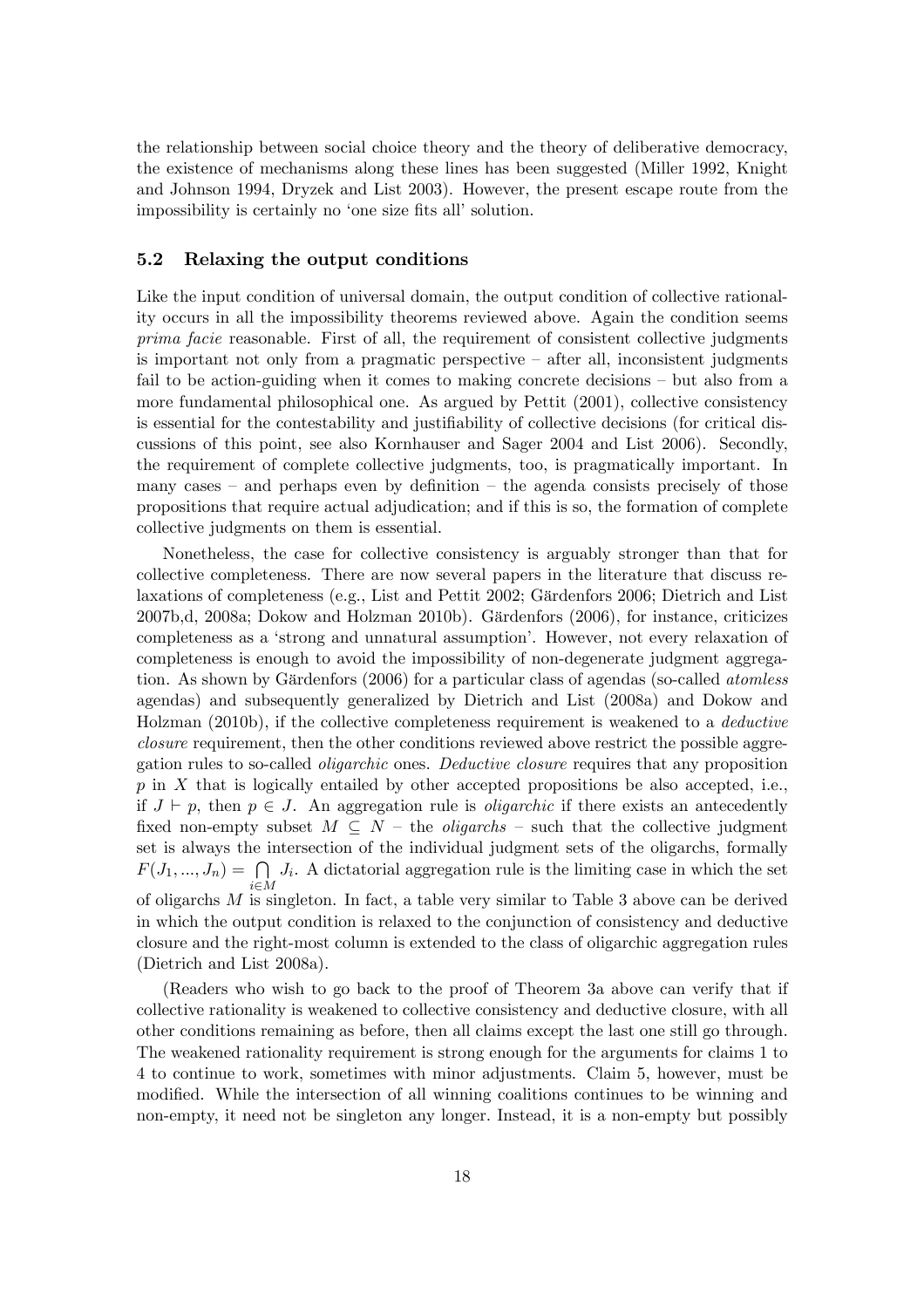non-singleton set  $M \subseteq N$  such that, for any  $C \subseteq N$ ,  $C \in \mathcal{C}$  if and only if  $M \subseteq C$ . This establishes the impossibility part of the main theorems in Dietrich and List 2008a and Dokow and Holzman 2010b. As before, the proof can be adjusted to derive the oligarchy analogues of the impossibility parts of Theorems 2a,b and 3b as well.)

If collective rationality is weakened further, namely to consistency alone, more promising possibilities open up. Groups may then use supermajority rules according to which any proposition on the agenda is collectively accepted if and only if it is accepted by a certain supermajority of individuals, such as more than two thirds, three quarters, or four fifths of them. If the supermajority threshold  $q \in (\frac{1}{2}, 1]$  is greater than  $\frac{k-1}{k}$ , where k is the size of the largest minimally inconsistent subset of the agenda, such rules always produce consistent (but not generally deductively closed) collective judgments (Dietrich and List 2007b, extending List and Pettit 2002). To see this, suppose, for a contradiction, that an inconsistent set of propositions is collectively accepted under such a rule. Then all the propositions in at least one minimally inconsistent subset  $Y \subseteq X$ , which by assumption is of size  $k$  or smaller, are each accepted by a supermajority of more than  $\frac{k-1}{k}$  of the individuals. But any k or fewer supermajorities of that size must have at least one individual in common  $\overline{\phantom{a}}$  just as two simple majorities, or three majorities of more than two thirds, must have at least one individual in common  $-$  and this individual must accept all  $k$  propositions at once. Given the inconsistency of  $Y$ , however, this contradicts the consistency of the individual's judgments and thus constitutes a violation of universal domain. In the court and government examples above, we have  $k = 3$ , and thus a supermajority threshold above  $\frac{2}{3}$  would be sufficient for collective consistency. Supermajority rules, of course, satisfy all the other (input and responsiveness) conditions that I have reviewed.

Groups with a strongly consensual culture, such as the UN Security Council or the EU Council of Ministers, may well adopt this supermajoritarian approach to solving judgment aggregation problems. The price they have to pay for avoiding the impossibility of nondegenerate judgment aggregation in this manner is the risk of stalemate. Small minorities are able to veto judgments on any propositions. Furthermore, when both individual and collective judgment sets are only required to be consistent but neither complete nor deductively closed, a recent impossibility theorem suggests that an asymmetry in the criteria for accepting and for rejecting propositions is a necessary condition for avoiding dictatorial aggregation rules (Dietrich and List 2007d). As in the case of the earlier escape route  $\sim$  via relaxing universal domain  $\sim$  the present route is no 'one size fits all' solution to the problem of judgment aggregation.

#### 5.3 Relaxing the responsiveness conditions

Arguably, the most compelling escape-route from the impossibility of non-degenerate judgment aggregation opens up when we relax some of the responsiveness conditions used in the impossibility theorems. The key condition here is independence, i.e., the first part of the systematicity condition, which requires that the collective judgment on each proposition on the agenda depend only on individual judgments on that proposition, not on individual judgments on other propositions. The second part of systematicity, requiring that the criterion for determining the collective judgment on each proposition be the same across propositions, is already absent from several of the impossibility results, such as the two parts of Theorem 3, and relaxing it alone is insufficient for avoiding an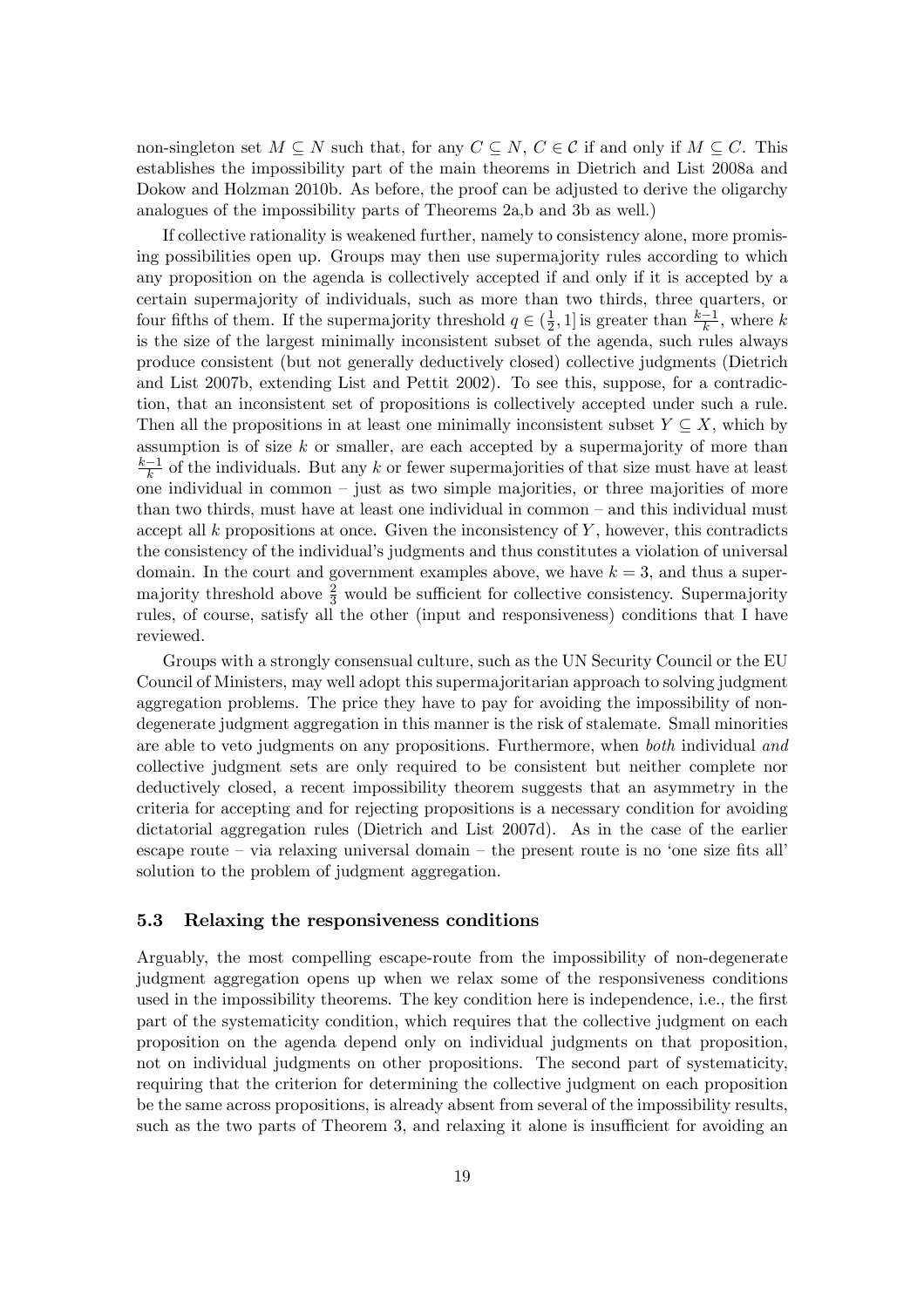impossibility result in general (especially when the agenda is above a certain level of complexity).

If we give up independence, however, several promising aggregation rules become possible. The simplest example is the premise-based rule, which I have already introduced above. This rule was discussed, originally under the name issue-by-issue voting, by Kornhauser and Sager (1986) and Kornhauser (1992), and later by Pettit (2001), List and Pettit (2002), Chapman (2002), Bovens and Rabinowicz (2006), Dietrich (2006) and many others. As noted, the premise-based rule involves designating a subset  $Y \subseteq X$  as a set of premises and generating collective judgments by taking majority votes on all premises and then deriving the judgments on all other propositions (conclusions) from these majority judgments on the premises. By construction, the consistency of the resulting collective judgments is guaranteed, provided the premises are logically independent from each other. If these premises further constitute a *logical basis* for the entire agenda  $-i.e.,$  they are not only logically independent but any assignment of truth-values to them also settles the  $truth-values$  of all other propositions  $-$  then the premise-based rule also ensures collective completeness.<sup>13</sup> (The conclusion-based rule, by contrast, violates completeness, in so far as it only ever generates collective judgments on the conclusion $(s)$ , by taking majority votes on them alone.)

The premise-based rule, in turn, is a special case of a *sequential priority rule* (List 2004). To define such an aggregation rule, we must specify a particular order of priority among the propositions in X such that earlier propositions in that order are interpreted as epistemically (or otherwise) prior to later ones. For each given profile  $(J_1, ..., J_n)$ , the propositions in  $X$  are then considered one-by-one in the specified order and the collective judgment on  $p \in X$  is formed as follows. If the majority judgment on p is consistent with the collective judgments on propositions considered earlier, then that majority judgment on p becomes the collective judgment on p; but if the majority judgment on p is inconsistent with those earlier judgments on other propositions, then the collective judgment on  $p$  is determined by the implications of those earlier judgments. In the example of Table 2 above, the multi-member government might consider the propositions in the order p,  $p \rightarrow q$ , q (with negations interspersed) and then accept p and  $p \rightarrow q$  by majority voting while accepting q by logical inference. The collective judgment set under such an aggregation rule is dependent on the specified order of priority among the propositions. This property of path dependence can be seen as a virtue or as a vice, depending on the perspective one takes. On the one hand, it appears to do justice to the fact that propositions can differ in their status (consider, for example, constitutional propositions versus propositions of ordinary law), as emphasized by Pettit (2001) and Chapman (2002). But on the other hand, it makes collective judgments manipulable by an agenda setter who can influence the order in which propositions are considered (List 2004), which in turn echoes a much-discussed worry in social choice theory (e.g., Riker 1982).

Another class of aggregation rules that give up independence  $-$  the class of *distance*based rules – was introduced by Pigozzi  $(2006)$ , drawing on related work in the area of

<sup>&</sup>lt;sup>13</sup>A first general formulation of a premise-based rule in terms of a subset  $Y \subseteq X$  interpreted as the set of premises was given in List and Pettit (2002). Furthermore, as shown by Dietrich (2006), premise-based rules can be axiomatically characterized in terms of the key condition of *independence restricted to Y*, where  $Y$  is the premise-set. In some cases, an impossibility result reoccurs when the preservation of unanimous individual judgments on non-premises is required, as shown for certain agendas by Mongin's (2008) theorem mentioned in the previous section. For recent extensions, see Dietrich and Mongin (2010).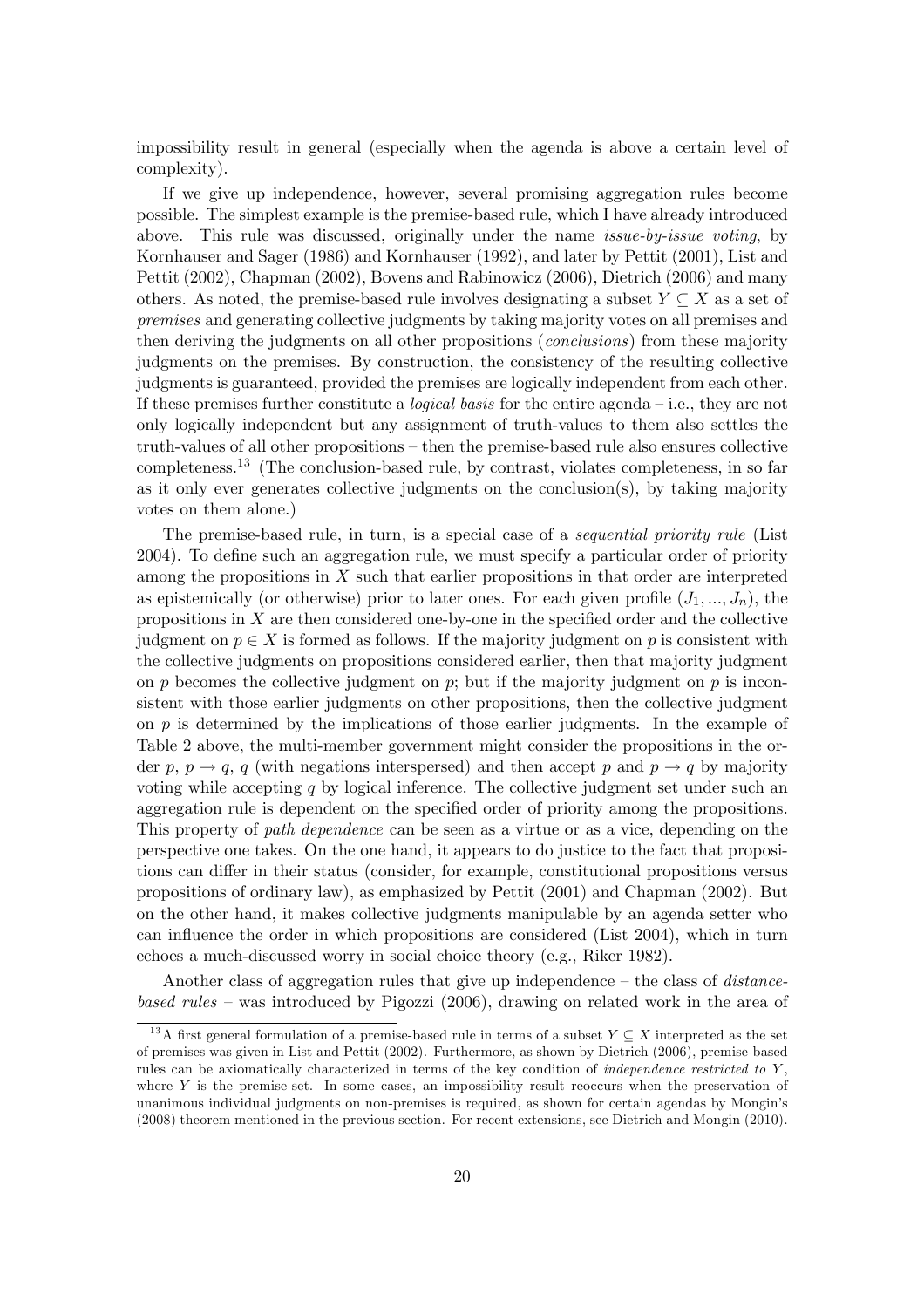belief merging in computer science (Konieczny and Pino PÈrez 2002). Unlike premisebased or sequential priority rules, these rules are not based on the idea of prioritizing some propositions over others. Instead, they are based on a distance metric between judgment sets. We can define the *distance* between any two judgment sets  $J, J' \subseteq X$  for instance by counting the number of propositions on the agenda on which they disagree, i.e.,  $d(J, J') =$  $|\{p \in X : p \in J \Leftrightarrow p \in J'\}|.$  (This particular metric d is called the *Hamming distance*.) A distance-based aggregation rule now assigns to each profile  $(J_1, ..., J_n)$  a consistent and complete collective judgment set  $J$  that minimizes the sum-total distance from the individual judgment sets,  $\Sigma$  $i\in\!N$  $d(J, J_i)$ , with some additional stipulation for dealing with ties. Distance-based aggregation rules have a number of interesting properties. They capture the idea of reaching a compromise between different individuals' judgment sets. Further, although they give up independence, they can preserve the spirit of neutrality across propositions if they are defined in terms of a distance metric such as the Hamming

distance that treats all propositions on the agenda equally.

What is the cost of violating independence? Arguably, the greatest cost is manipulability of the aggregation rule by the submission of insincere individual judgments (Dietrich and List 2007c). Call an aggregation rule manipulable if there exists at least one admissible profile  $(J_1, ..., J_n)$  such that the following is true for at least one individual  $i \in N$  and at least one proposition  $p \in X$ : (i) if individual i submits his or her genuine judgment set  $J_i$ , then the collective judgment on p differs from the individual's genuine judgment on p, i.e.,  $p \in F(J_1, ..., J_n) \Leftrightarrow p \in J_i$ ; (ii) if individual i submits a strategically adjusted judgment set  $J_i'$ , then the collective judgment on p coincides with the individual's genuine judgment on  $p$  (where other individuals' judgment sets remain equal), i.e.,  $p \in F(J_1, ..., J'_i, ... J_n) \Leftrightarrow p \in J_i$ . If an aggregation rule is manipulable in this sense, then individuals may have incentives to misrepresent their judgments.<sup>14</sup> To illustrate, if the court in the example of Table 1 were to use the premise-based rule, sincere voting among the judges would lead to a 'liable' verdict, as we have seen. However, if judge 3 were sufficiently strongly opposed to this outcome, he or she could strategically manipulate the outcome by pretending to believe that  $q$  is false, contrary to his or her sincere judgment; the result would be the majority rejection of  $q$ , and consequently a ënot liableí verdict. It can be shown that an aggregation rule is non-manipulable if and only if it satisÖes the conditions of independence and monotonicity (Dietrich and List 2007c; for closely related results in a more classic social-choice-theoretic framework, see Nehring and Puppe 2007). Assuming that, other things being equal, the relaxation of independence is the most promising way to make non-degenerate judgment aggregation possible, the impossibility theorems reviewed above can therefore be seen as pointing to a trade-off between degeneracy of judgment aggregation on the one hand (most notably, in the form of dictatorship) and its potential manipulability on the other. As in other branches of social choice theory, a perfect aggregation rule does not exist.

# 6 The relationship to other aggregation problems

Before concluding, it is useful to consider the relationship between the theory of judgment aggregation and other branches of aggregation theory. I here focus on three related

 $14$ The precise relationship between *opportunities* and *incentives* for manipulation is discussed in Dietrich and List (2007c).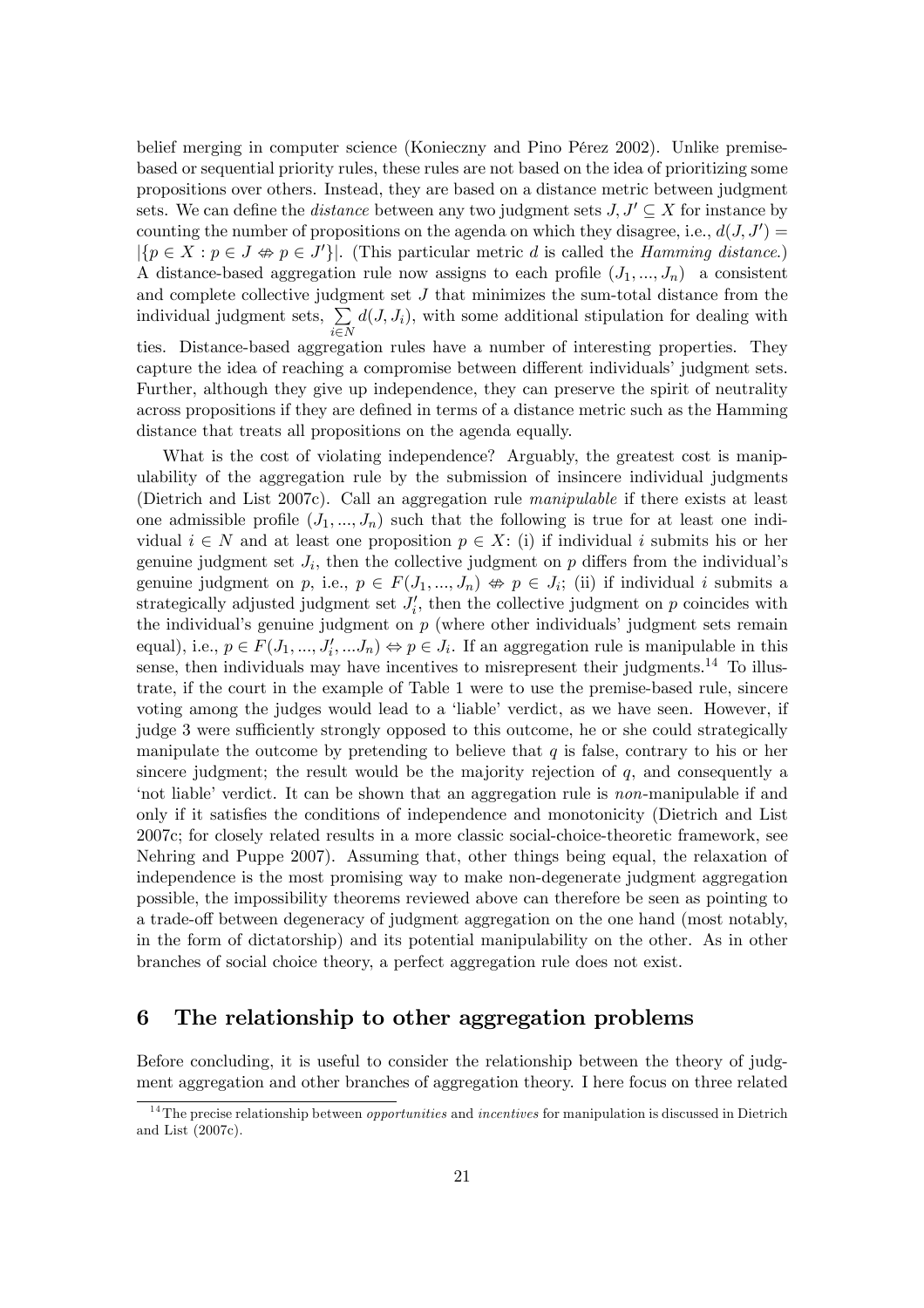aggregation problems: preference aggregation, abstract aggregation and probability aggregation.

### 6.1 Preference aggregation

The theory of preference aggregation in the long and established tradition of Condorcet and Arrow addresses the following question: How can a group of individuals arrive at a collective preference ordering on some set of alternatives on the basis of the group members' individual preference orderings on them? Condorcet's classic paradox illustrates some of the challenges raised by this problem. Consider a group of individuals seeking to form collective preferences over three alternatives,  $x, y$  and  $z$ , where the first individual prefers x to y to z, the second y to z to x, and the third z to x to y. In this case, majority voting over pairs of alternatives fails to yield a rational collective preference ordering: there are majorities for x over y, for y over z, and yet for z over  $x - a$  preference cycle. Arrow's theorem  $(1951/1963)$  generalizes this observation by showing that, when there are three or more alternatives, the only aggregation rules that guarantee the avoidance of cycles and satisfy some other minimal conditions are dictatorial ones. Condorcetís paradox and Arrowís theorem have inspired a huge literature on axiomatic social choice theory, a review of which is entirely beyond the scope of this paper.

How is the theory of preference aggregation related to the theory of judgment aggregation? It turns out that preference aggregation problems can be formally represented within the model of judgment aggregation, as presented here. The idea is that preference orderings can be represented as sets of accepted preference ranking propositions of the form 'x is preferable to y', 'y is preferable to z', and so on.

To construct this representation formally (following Dietrich and List 2007a, extending List and Pettit 2004), it is necessary to employ a specially devised predicate logic with two or more constants representing alternatives, denoted  $x, y, z$  and so on, and a two-place predicate  $\cdot$  *is preferable to*  $\cdot$ . To capture the standard rationality conditions on preferences (such as asymmetry, transitivity and connectedness), we define a set of propositions in our predicate logic to be consistent just in case this set is consistent relative to those rationality conditions. For example, the set  $\{x \text{ is preferable to } y, y \text{ is }$ preferable to  $z$  is consistent, while the set  $\{x \text{ is preferable to } y, y \text{ is preferable to } z, z \text{ is }$ preferable to  $x$  – representing a preference cycle – is not. The agenda X is then defined as the set of all propositions of the form 'v is preferable to  $w$ ' and their negations, where  $v$  and  $w$  are distinct alternatives among  $x, y, z$  and so on. Now each consistent and complete judgment set on X uniquely represents a rational (i.e., asymmetric, transitive and connected) preference ordering. For instance, the judgment set  $\{x \text{ is preferable to } y,$ y is preferable to z, x is preferable to z uniquely represents the preference ordering that ranks x above y above z. Furthermore, a judgment aggregation rule on X uniquely represents an Arrovian preference aggregation rule, i.e., a function from profiles of individual preference orderings to collective preference orderings.

Under this construction, Condorcet's paradox of cyclical majority preferences becomes a special case of the problem of majority inconsistency discussed in section 2 above. To see this, notice that the judgment sets of the three individuals in the example of Condorcet's paradox are as shown in Table 7. Given these individual judgments, the majority judgments are indeed inconsistent, as the set of propositions accepted by a majority is inconsistent relative to the rationality condition of transitivity.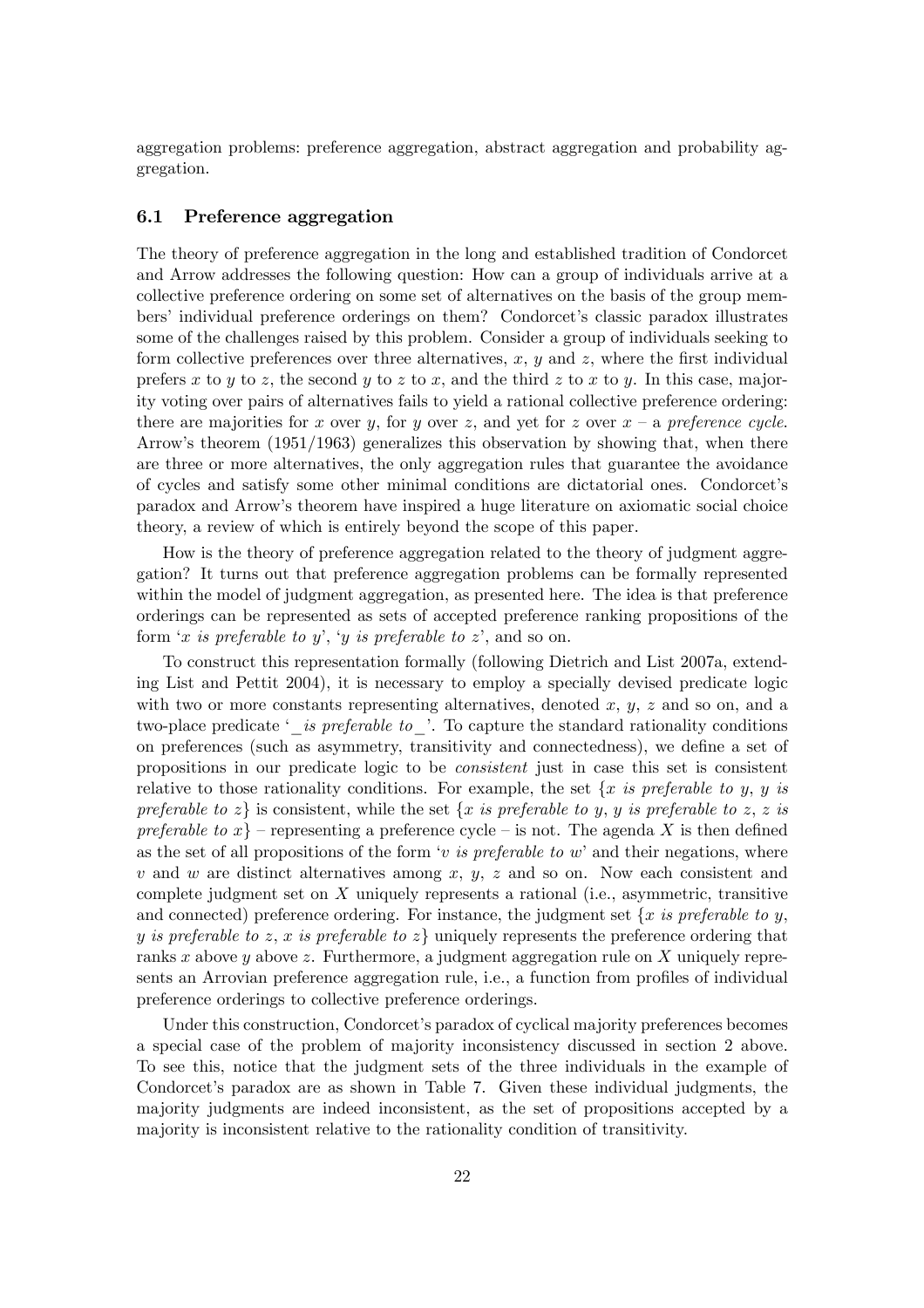|                       | x is preferable to $y$ | y is preferable to $z$ | $x$ is preferable to $z$ |  |
|-----------------------|------------------------|------------------------|--------------------------|--|
| Individual 1          | True                   | True                   | True                     |  |
| $(x \succ y \succ z)$ |                        |                        |                          |  |
| Individual 2          | False                  | True                   | False                    |  |
| $(y \succ z \succ x)$ |                        |                        |                          |  |
| Individual 3          | True                   | False                  | False                    |  |
| $(z \succ x \succ y)$ |                        |                        |                          |  |
| Majority              | True                   | True                   | False                    |  |

Table 7: Condorcet's paradox translated into jugdment aggregation

More generally, when there are three or more alternatives, the agenda  $X$ , as just defined, has all the combinatorial properties introduced in the discussion of the impossibility theorems above (i.e., non-simplicity, even-number-negatability, and total blockedness / path-connectedness), and thus those theorems apply to the case of preference aggregation. In particular, the only aggregation rules satisfying universal domain, collective rationality, independence and unanimity preservation are dictatorships (Dietrich and List 2007a, Dokow and Holzman 2010a; for a similar result with the additional condition of monotonicity, see Nehring 2003). This is precisely Arrow's classic impossibility theorem for strict preferences: the conditions of universal domain and collective rationality correspond to Arrowís equally named conditions, independence corresponds to Arrowís independence of irrelevant alternatives, and unanimity preservation, finally, corresponds to Arrowís weak Pareto principle.

### 6.2 Abstract aggregation

The problem of judgment aggregation is closely related to the problem of abstract aggregation first formulated by Wilson (1975) (in the binary version discussed here) and later generalized by Rubinstein and Fishburn (1986) (in a non-binary version). In recent work, the problem has been discussed by Dokow and Holzman (2010a) and in a slightly different formulation (the *property space* formulation) by Nehring and Puppe (2002, 2010). As before, let me begin by stating the key question: How can a group of individuals arrive at a collective vector of yes/no evaluations over a set of binary issues on the basis of the group members' individual evaluations over them, subject to some feasibility constraints? Suppose there are multiple binary issues on which a positive (1) or negative  $(0)$  view is to be taken. An 'evaluation vector' over these issues is an assignment of 0s and 1s to them. Let  $Z \subseteq \{0,1\}^k$  be the set of evaluation vectors deemed *feasible*, where k is the total number of issues. Now an *abstract aggregation rule* is a function that maps each profile of individual evaluation vectors in a given domain of feasible ones to a collective evaluation vector. To represent Kornhauser and Sager's court example in this model, we introduce three issues, corresponding to propositions  $p, q$  and  $r$ , and define the set of feasible evaluation vectors to be  $Z = \{(0,0,0), (0,1,0), (1,0,0), (1,1,1)\}\)$ , i.e., the set of  $0/1$  assignments that respect the doctrinal constraint whereby positive evaluations on the first two issues (corresponding to  $p$  and  $q$ ) are necessary and sufficient for a positive evaluation on the third one (corresponding to  $r$ ). More generally, a judgment aggregation problem can be represented in the abstract aggregation model by defining the set of feasible evaluation vectors to be the set of admissible truth-value assignments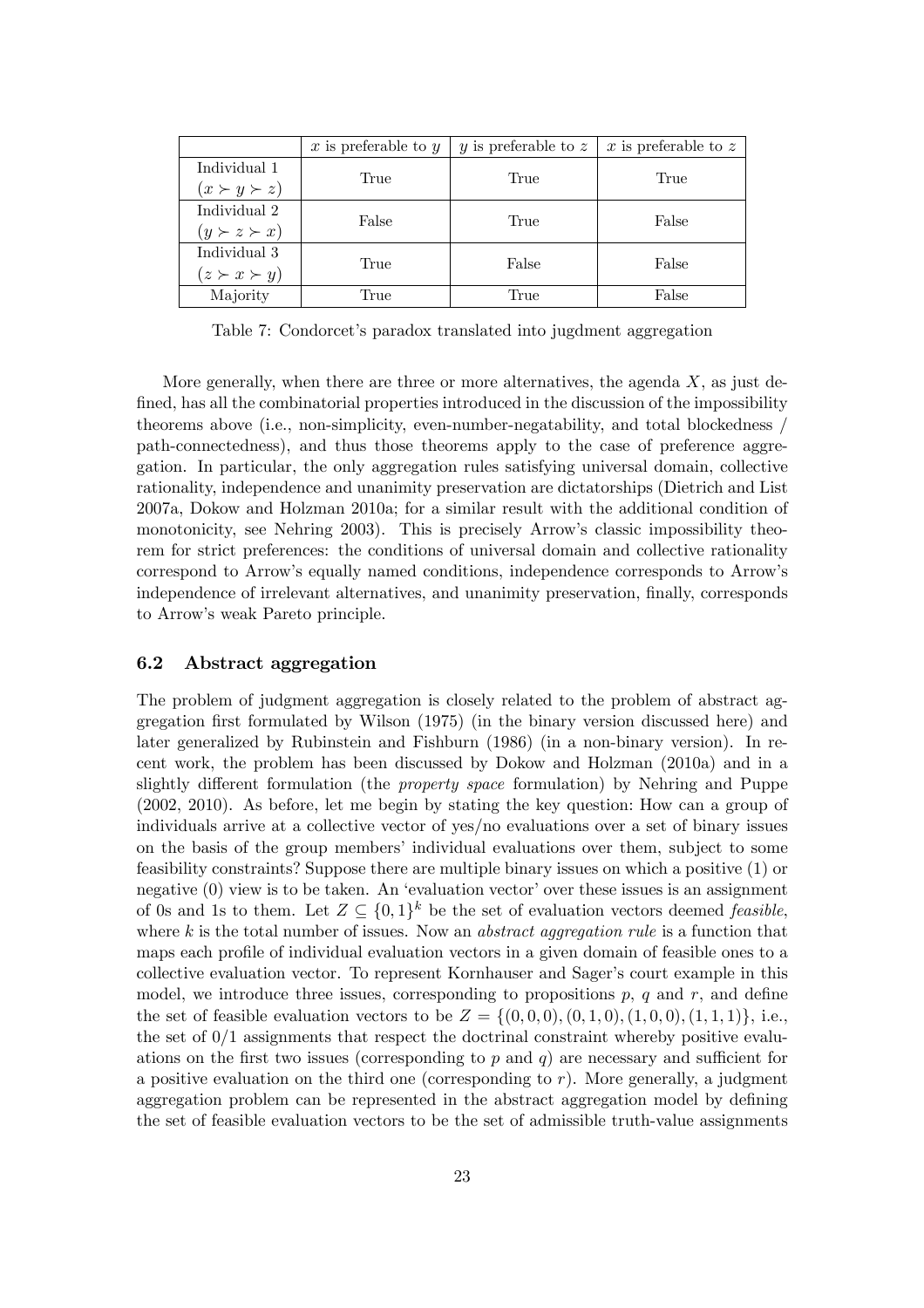to the unnegated propositions on the agenda. The problem of majoritarian inconsistency then reemerges as a failure of issue-wise majority voting to preserve feasibility from the individual to the collective level.

As discussed in List and Puppe (2009), the model of abstract aggregation is informationally sparser than the logic-based model of judgment aggregation. To see that translating judgment aggregation problems into abstract ones involves some informational loss, notice that very different agendas (and thereby very different decision problems) can give rise to the same set of feasible evaluation vectors. For example, the set of feasible evaluation vectors resulting from the agenda containing p,  $p \leftrightarrow q$ ,  $p \wedge q$  (and negations), without any doctrinal constraint, coincides with that resulting from the agenda in the court example – namely  $Z$  as just defined – although syntactically and interpretationally those agendas are very different from each other.

The abstract aggregation model is arguably at its strongest when our primary interest lies in how the existence of non-degenerate aggregation rules depends on the nature of the feasibility constraints, as opposed to the particular syntactic structure or interpretation of the underlying propositions. Indeed, the agenda characterization theorems reviewed above have their intellectual origins in the literature on abstract aggregation (and here particularly in Nehring and Puppe 2002, 2010 and subsequently in Dokow and Holzman 2010a). When the logical formulation of a decision problem is to be made explicit, or when the rationality constraints on judgments (and their possible relaxations) are to be analyzed using logical concepts, on the other hand, the logic-based model of judgment aggregation seems more natural.

### 6.3 Probability aggregation

In the theory of probability aggregation, finally, the focus is not on making consistent acceptance/rejection judgments on the propositions of interest, but rather on arriving at a coherent probability assignment to them (e.g., McConway 1981, Genest and Zidek 1986, Mongin 1995). Thus the central question is: How can a group of individuals arrive at a collective probability assignment to a given set of propositions on the basis of the group membersí individual probability assignments, while preserving probabilistic coherence (i.e., the satisfaction of the standard axioms of probability theory)? This problem is quite general. In a number of decision-making settings, the aim is not so much to come up with acceptance/rejection judgments on certain propositions but rather to arrive at probabilistic information about the degree of belief we are entitled to assign to them or the likelihood of the events they refer to.

Interestingly, the move from a binary to a probabilistic setting opens up some nondegenerate possibilities of aggregation that do not exist in the standard case of judgment aggregation. A key insight is that probabilistic coherence is preserved under linear averaging of probability assignments. In other words, if each individual coherently assigns probabilities to a given set of propositions  $X$ , then any weighted linear average of these probability assignments across individuals still constitutes an overall coherent probability assignment on  $X$ . Moreover, it is easy to see that this method of aggregation satisfies the analogues of all the input, output and responsiveness conditions introduced above: i.e., it accepts all possible profiles of coherent individual probability assignments as input, produces a coherent collective probability assignment as output and satisfies the analogues of systematicy and unanimity preservation; it also satisfies anonymity if all individuals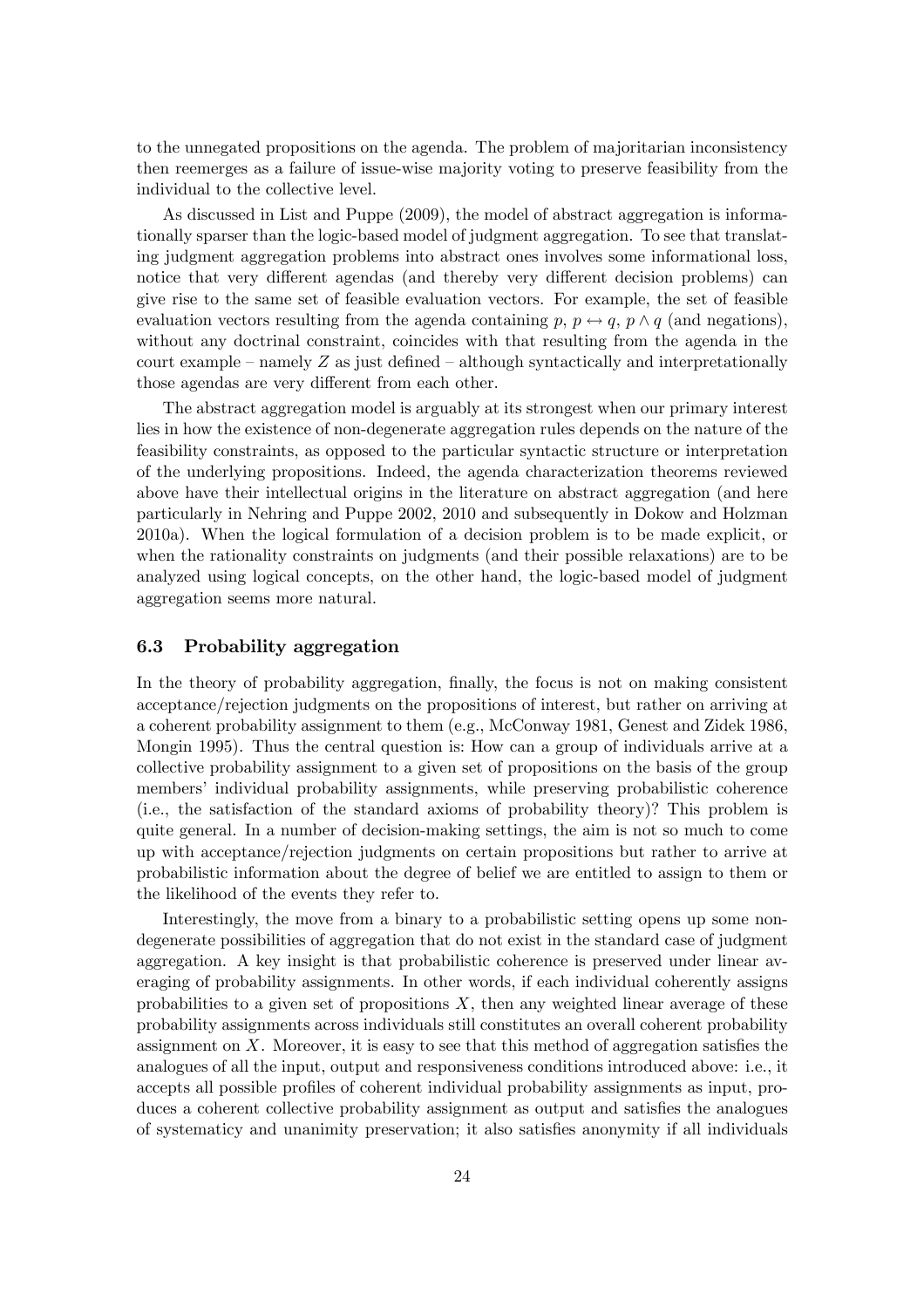are given equal weight in the averaging. A classic theorem by McConway (1981) shows that, if the set of propositions  $X$  on which probabilities are to be assigned is isomorphic to a Boolean algebra with more than four elements, linear averaging is uniquely characterized by an independence condition, a unanimity preservation condition as well as the analogues of universal domain and collective rationality. Recently, Dietrich and List (2008b) have obtained a generalization of this theorem for a much larger class of agendas (essentially, the analogue of non-simple agendas). A challenge for the future is to obtain even more general theorems that yield both standard results on judgment aggregation and interesting characterizations of salient probability aggregation methods as special cases (for some ideas on how to move towards a general theory of propositional attitude aggregation, see Dietrich and List 2010b).

### 7 Concluding remarks

The aim of this paper has been to give a brief introductory review of the theory of judgment aggregation. My focus has been on central ideas and questions of the theory and a few illustrative results. Inevitably, many important results and promising research directions have been omitted (for surveys, see, for example, List and Puppe 2009 and a special issue of the *Journal of Economic Theory* on 'Judgment aggregation' in 2010). In particular, the bulk of this paper has focused on judgment aggregation in accordance with a systematicity or independence condition that forces the aggregation to take place in a propositionwise manner. Arguably, some of the most interesting open questions in the theory of judgment aggregation concern the relaxation of this propositionwise restriction and the move towards other, potentially more 'holistic' notions of responsiveness. Without the restriction to propositionwise aggregation, the space of possibilities grows dramatically, and I have here reviewed only a few examples of aggregation rules that become possible, namely premise-based, sequential priority and distance-based ones.

To provide a more systematic perspective on those possibilities, Dietrich (2007b) has recently introduced a general condition of independence of irrelevant information, defined in terms of a relation of informational relevance between propositions. An aggregation rule satisfies this condition just in case the collective judgment on each proposition depends only on individual judgments on propositions that are deemed relevant to it. In the classical case of propositionwise aggregation, each proposition is deemed relevant only to itself. In the case of a premise-based rule, by contrast, premises are deemed relevant to conclusions, while each premise is only relevant to itself; and in the case of a sequential priority rule, the relevance relation is given by a linear order of priority among the propositions. Important future research questions concern the precise interplay between the logical structure of the agenda, the relevance relation and the conditions on aggregation rules in determining the space of possibilities. A key question is to what extent the quest for non-degenerate judgment aggregation rules requires us to move away from local, propositionwise aggregation to holistic aggregation in which the collective judgment on each proposition may depend on individual judgments on entire 'webs' of other relevant logically connected propositions.

A further research direction considers the idea of decisiveness rights in the context of judgment aggregation, following Senís classic work (1970) on the liberal paradox. In judgment aggregation, it is particularly interesting to investigate the role of experts and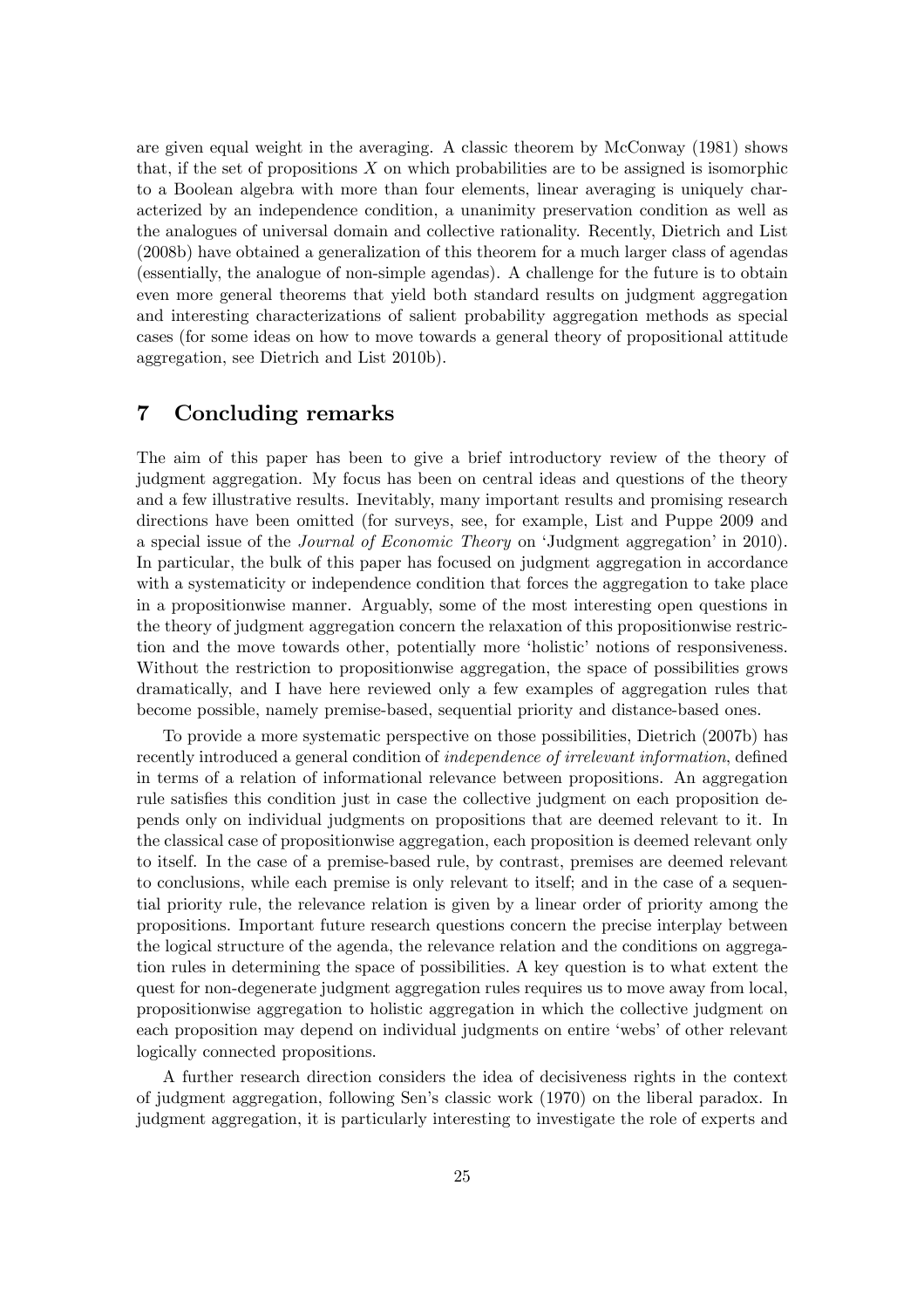the question of whether we can arrive at consistent collective judgments when giving different individuals different weights depending on their expertise on the propositions in question. Some existing impossibility results (Dietrich and List 2008c) highlight the difficulties that can result from such deference to experts, but many open questions remain.

Finally, as in other areas of social choice theory, there is much research to be done on the relationship between aggregative and deliberative modes of decision-making. In many realistic settings, decision-makers do not merely mechanically aggregate their votes or judgments, but they exchange and share information, communicate with each other and update their beliefs. Some authors have begun to consider possible connections between the theory of judgment aggregation and the theory of belief revision (e.g., Pettit 2006, List 2011, Dietrich 2010, Pivato 2008). But much of this terrain is still unexplored. My hope is that this review will contribute to stimulating further research.

### 8 References

Arrow, K. (1951/1963) Social Choice and Individual Values. New York (Wiley).

Black, D. (1948) On the Rationale of Group Decision-making. Journal of Political Economy 56(1): 23-34.

Bovens, L., and W. Rabinowicz (2006) Democratic Answers to Complex Questions  $-$ An Epistemic Perspective. Synthese 150(1): 131-153.

Brennan, G. (2001) Collective coherence? International Review of Law and Economics 21(2): 197-211.

Chapman, B. (2002) Rational Aggregation. Politics, Philosophy and Economics 1: 337-354.

Dietrich, F. (2006) Judgment Aggregation: (Im)Possibility Theorems. Journal of Economic Theory 126(1): 286-298.

Dietrich, F. (2007a) A generalised model of judgment aggregation. Social Choice and Welfare 28(4): 529-565.

Dietrich, F. (2007b) Aggregation theory and the relevance of some issues to others. Working paper, University of Maastricht.

Dietrich, F. (2010) Bayesian group belief. Social Choice and Welfare 35(4): 595-626.

Dietrich, F., and C. List (2007a) Arrow's theorem in judgment aggregation. Social Choice and Welfare 29(1): 19-33.

Dietrich, F., and C. List (2007b) Judgment aggregation by quota rules: majority voting generalized. Journal of Theoretical Politics 19(4): 391-424.

Dietrich, F., and C. List (2007c) Strategy-proof judgment aggregation. Economics and Philosophy 23: 269-300.

Dietrich, F., and C. List (2007d) Judgment aggregation with consistency alone. Working paper, London School of Economics.

Dietrich, F., and C. List (2008a) Judgment aggregation without full rationality. Social Choice and Welfare 31: 15-39.

Dietrich, F., and C. List (2008b) Opinion pooling on general agendas. Working paper,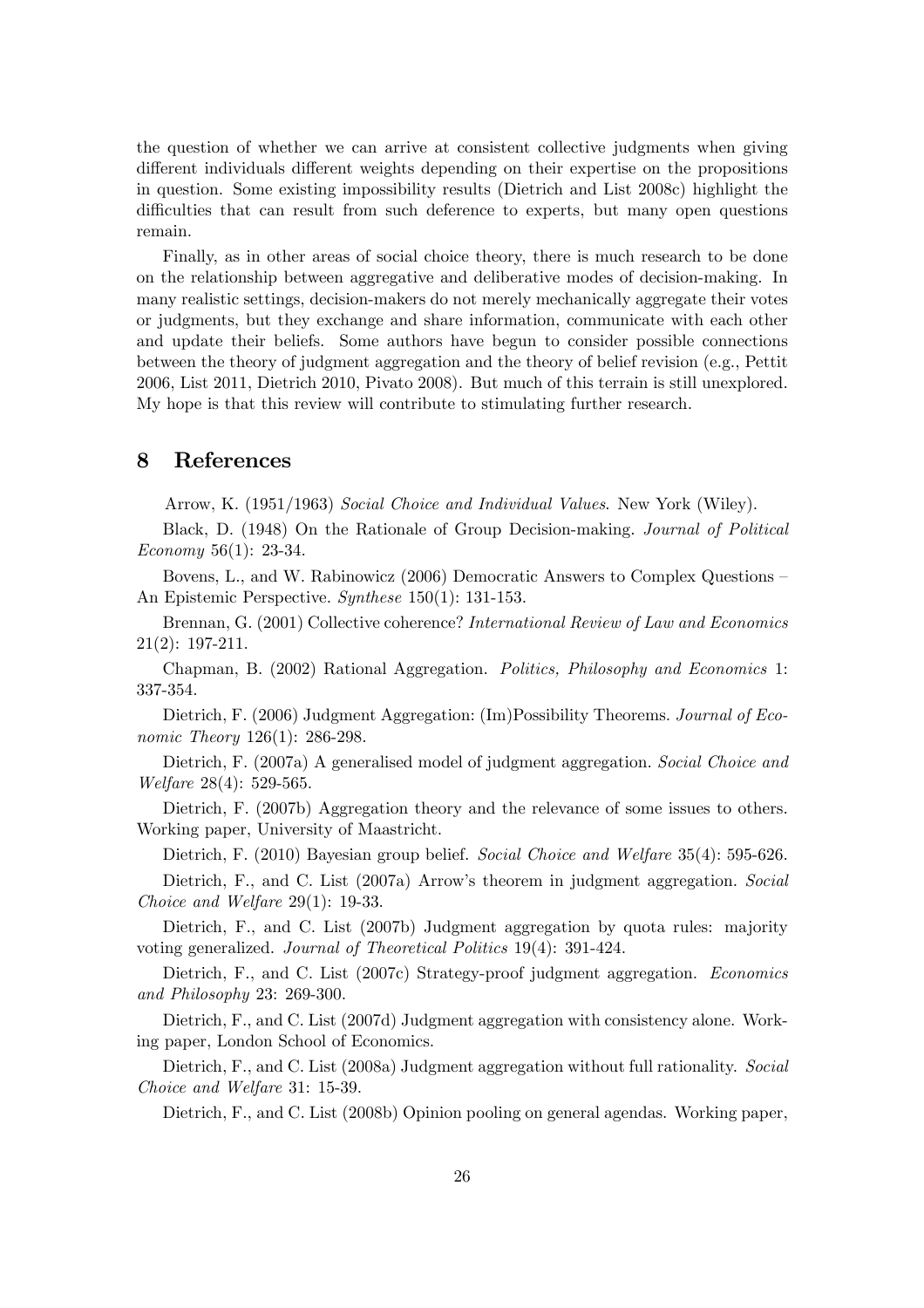London School of Economics.

Dietrich, F., and C. List (2008c) A liberal paradox for judgment aggregation. Social Choice and Welfare 31: 59-78.

Dietrich, F., and C. List (2008d) Judgment aggregation under constraints. In T. Boylan and R. Gekker (eds.), Economics, Rational Choice and Normative Philosophy. London (Routledge).

Dietrich, F., and C. List (2010a) Majority voting on restricted domains. Journal of Economic Theory 145(2): 512-543.

Dietrich, F., and C. List (2010b) The aggregation of propositional attitudes: towards a general theory. Oxford Studies in Epistemology 3.

Dietrich, F., and P. Mongin (2010) The premise-based approach to judgment aggregation. Journal of Economic Theory 145(2): 562-582.

Dokow, E., and R. Holzman (2010a) Aggregation of binary evaluations. *Journal of* Economic Theory 145(2): 495-511.

Dokow, E., and R. Holzman (2010b) Aggregation of binary evaluations with abstentions. Journal of Economic Theory 145(2): 544-561.

Dryzek, J., and C. List (2003) Social Choice Theory and Deliberative Democracy: A Reconciliation. British Journal of Political Science 33(1): 1-28.

Gärdenfors, P. (2006) An Arrow-like theorem for voting with logical consequences. Economics and Philosophy 22(2): 181-190.

Genest, C., and J. V. Zidek (1986) Combining Probability Distributions: A Critique and Annotated Bibliography. Statistical Science 1(1): 113-135.

Guilbaud, G. Th. (1966) Theories of the General Interest, and the Logical Problem of Aggregation. In P. F. Lazarsfeld and N. W. Henry (eds.), Readings in Mathematical Social Science. Cambridge/MA (MIT Press): 262-307.

Knight, J., and J. Johnson (1994) Aggregation and Deliberation: On the Possibility of Democratic Legitimacy. Political Theory 22(2): 277-296.

Konieczny, S., and R. Pino Pérez (2002) Merging Information Under Constraints: A Logical Framework. Journal of Logic and Computation 12(5): 773-808.

Kornhauser, L. A., and L. G. Sager (1986) Unpacking the Court. Yale Law Journal 96(1): 82-117.

Kornhauser, L. A., and L. G. Sager (1993) The One and the Many: Adjudication in Collegial Courts. California Law Review 81: 1-59.

Kornhauser, L. A. (1992) Modeling Collegial Courts. II. Legal Doctrine. Journal of Law, Economics and Organization 8: 441-470.

Kornhauser, L. A., and L. G. Sager (2004) The Many as One: Integrity and Group Choice in Paradoxical Cases. Philosophy and Public Affairs 32: 249-276.

List, C. (2003) A Possibility Theorem on Aggregation over Multiple Interconnected Propositions. Mathematical Social Sciences 45(1): 1-13 (with Corrigendum in Mathematical Social Sciences 52: 109-110).

List, C. (2004) A Model of Path-Dependence in Decisions over Multiple Propositions. American Political Science Review 98(3): 495-513.

List, C. (2006) The Discursive Dilemma and Public Reason. Ethics 116(2): 362-402.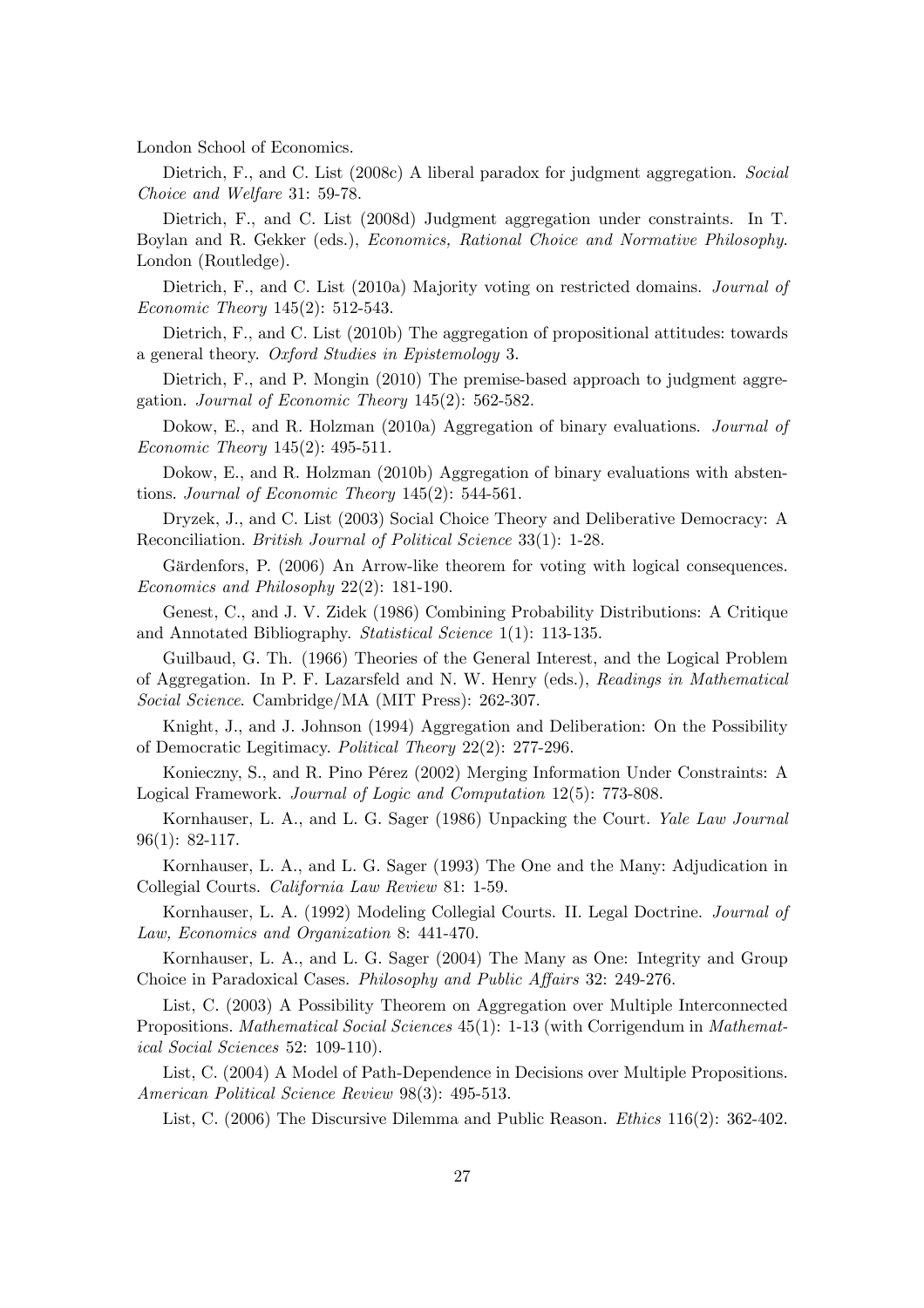List, C. (2011) Group deliberation and the revision of judgments: an impossibility result. Journal of Political Philosophy 19: 1-27.

List, C., and P. Pettit (2002) Aggregating Sets of Judgments: An Impossibility Result. Economics and Philosophy 18(1): 89-110.

List, C., and P. Pettit (2004) Aggregating Sets of Judgments: Two Impossibility Results Compared. Synthese 140(1-2): 207-235.

List, C., and P. Pettit (2005) On the Many as One. Philosophy and Public Affairs 33(4): 377-390.

List, C., and C. Puppe (2009) Judgment aggregation: a survey. In P. Anand, C. Puppe and P. Pattanaik (eds.), Oxford Handbook of Rational and Social Choice. Oxford (Oxford University Press).

McConway, K. (1981) Marginalization and Linear Opinion Pools. Journal of the American Statistical Association 76: 410-14.

Miller, D. (1992) Deliberative Democracy and Social Choice. *Political Studies* 40(Special Issue): 54-67.

Mongin, P. (1995) Consistent Bayesian aggregation. Journal of Economic Theory 66: 313-351.

Mongin, P. (2008) Factoring Out the Impossibility of Logical Aggregation. Journal of Economic Theory 141(1): 100-113.

Nehring, K. (2003) Arrowís theorem as a corollary. Economics Letters 80(3): 379-382.

Nehring, K., and C. Puppe (2002) Strategyproof Social Choice on Single-Peaked Domains: Possibility, Impossibility and the Space Between. Working paper, University of California at Davis.

Nehring, K., and C. Puppe  $(2007)$  The structure of strategy-proof social choice  $-$ Part I: General characterization and possibility results on median spaces. Journal of Economic Theory 135(1): 269-305.

Nehring, K., and C. Puppe (2010) Abstract Arrovian Aggregation. Journal of Economic Theory 145(2): 467-494.

Pauly, M., and M. van Hees (2006) Logical Constraints on Judgment Aggregation. Journal of Philosophical Logic 35(6): 569-585.

Pettit, P. (2001) Deliberative Democracy and the Discursive Dilemma. Philosophical Issues 11: 268-299.

Pettit, P. (2006) When to defer to majority testimony – and when not. Analysis 66: 179-87.

Pigozzi, G. (2006) Belief merging and the discursive dilemma: an argument-based account to paradoxes of judgment aggregation. Synthese 152(2): 285-298.

Pivato, M. (2008) The Discursive Dilemma and Probabilistic Judgement Aggregation. Munich Personal RePEc Archive.

Riker, W. (1982) Liberalism Against Populism. San Franscisco (W. H. Freeman).

Rubinstein, A., and P. C. Fishburn (1986) Algebraic Aggregation Theory. Journal of Economic Theory 38(1): 63-77.

Sen, A. K. (1966) A Possibility Theorem on Majority Decisions. Econometrica 34(2): 491-499.